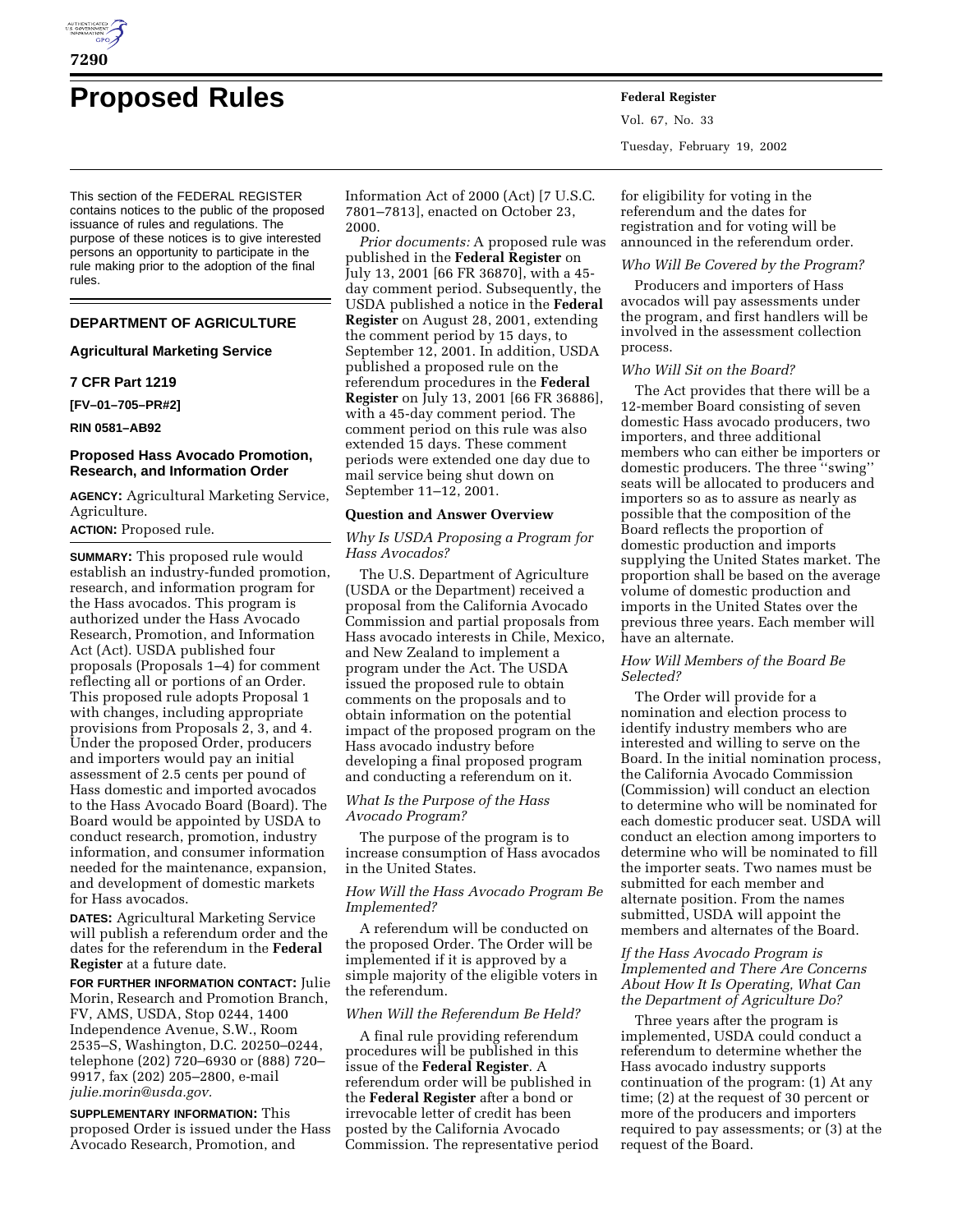#### **Executive Orders 12866 and 12988**

This proposed rule has been determined to be not significant for purposes of Executive Order 12866 and, therefore, has not been reviewed by the Office of Management and Budget.

This proposed rule has been reviewed under E.O.12988, Civil Justice Reform. It is not intended to have retroactive effect. Section 1212 of the Act states that the Act may not be construed to preempt or supersede any other program relating to Hass avocado promotion, research, industry information, and consumer information organized and operated under the laws of the United States or of a state.

Under Section 1207 of the Act, a person subject to the Order may file a petition with USDA stating that the Order, any provision of the Order, or any obligation imposed in connection with the Order, is not established in accordance with law, and requesting a modification of the Order or an exemption from the Order. Any petition filed challenging the Order, any provision of the Order, or any obligation imposed in connection with the Order, shall be filed within two years after the effective date of the Order, provision, or obligation subject to challenge in the petition. The petitioner will have the opportunity for a hearing on the petition. Thereafter, USDA will issue a ruling on the petition. The Act provides that the district court of the United States in any district in which the petitioner resides or conducts business shall have the jurisdiction to review a final ruling on the petition, if the petitioner files a complaint for that purpose not later than 20 days after the date of the entry of USDA's final ruling.

## **Regulatory Flexibility Act**

In accordance with the Regulatory Flexibility Act (RFA) [5 U.S.C. 601 *et seq.*], the Agency has examined the impact of the proposed rule on small entities. The purpose of the RFA is to fit regulatory actions to the scale of businesses subject to such actions so that small businesses will not be disproportionately burdened.

The California avocado industry initiated this program by asking the U.S. Congress (Congress) to pass legislation to authorize USDA to create a generic program of promotion and research for Hass avocados. Congress found that this program is vital to the welfare of Hass avocado producers and other persons concerned with producing, marketing, and processing Hass avocados.

This program is intended to: Develop and finance an effective and coordinated program of research,

promotion, industry information, and consumer information regarding Hass avocados; strengthen the position of the Hass avocado industry in U.S. markets; maintain, develop, and expand domestic markets for Hass avocados; and treat persons producing, handling, and importing avocados fairly.

Hass avocado producers and importers must approve the program in a referendum in advance of its implementation and would serve on the Board that would administer the program under the Department of Agriculture's supervision. In addition, any person subject to the program may file with USDA a petition stating that the Order or any provision of the Order is not in accordance with law and requesting a modification of the Order or an exemption from the Order. Administrative proceedings were discussed earlier in this proposed rule.

In this program, first handlers would be required to collect assessments from producers, file reports, and submit assessments to the Board. Importers would be required to remit to the Board assessments not collected by the U.S. Customs Service (Customs) and to file reports with the Board. Exports of U.S. Hass avocados would be exempt from assessment. While the proposed Order would impose certain recordkeeping requirements on producers, handlers, and importers, information required under the proposed Order could be compiled from records currently maintained and would involve clerical or accounting skills. The forms require the minimum information necessary to effectively carry out the requirements of the program, and their use is necessary to fulfill the intent of the Act. There would be an estimated 6,315 respondents providing information to the Board or to USDA: 6,000 producers, 100 first handlers, 200 importers, 10 exempt handlers, and five importer associations. The burden associated with the information collections would be \$40,020 for all producers or \$6.67 per producer, \$6,500 for all first handlers or \$65 per first handler, \$50 for all importers or \$0.25 per importer, \$25 for exempt handlers or \$2.50 per exempt handler, and \$25 for all importer associations or \$2.50 per importer association. These totals have been estimated by multiplying total burden hours requested by \$10.00 per hour, a sum deemed to be reasonable should the respondents be compensated for their time.

The Department would oversee the operation of the program. Three years after the program is implemented, USDA could conduct a referendum to determine whether the Hass avocado

industry supports continuation of the program at any time, at the request of 30 percent or more of the producers and importers required to pay assessments, or at the request of the Board.

There are approximately 6,000 producers, 200 importers, and 100 first handlers of Hass avocados that would be covered by the program. The program would also affect 10 exempt handlers, a state association of avocado producers, and several importer associations.

The Small Business Administration [13 CFR 121.201] defines small agricultural producers as those having annual receipts of \$750,000 or less annually and small agricultural service firms as those having annual receipts of \$5 million or less. Importers, first handlers, and exempt handlers would be considered agricultural service firms. Using these criteria, most producers and importers to be covered by the proposed program would be considered small businesses, and most handlers would not. The associations affected by this proposed rule consist of producers or importers and would reflect the size of these entities.

According to the USDA's National Agricultural Statistics Service (NASS), total U.S. production of all varieties of avocados during the 2000–2001 season was 234,320 tons, all of which was utilized fresh (except for a small processed quantity that NASS included in fresh utilization to protect the confidentiality of individual operations). The value of the 2000–2001 crop was \$321 million. Production in 2000–2001 was up 28 percent from the previous year's total of 183,300 tons, which had a value of \$379 million.

In 2000–2001, California accounted for more than 89 percent of U.S. production, followed by Florida (nearly 11 percent) and Hawaii (about 0.1 percent). Hass avocados account for about 85 percent of the total California avocado crop.

Avocados are imported in both fresh and processed forms. In 2000, fresh avocado imports accounted for about 75 percent of the total tonnage of fresh and processed avocados imported. Imported fresh avocados totaled 86,667 tons, up about 42 percent from 1999. Processed avocados accounted for 25,214 tons, up 21 percent from 1999.

The total import value for fresh and processed avocados was \$149 million in 2000, up from \$105 million in 1999. The total tonnage imported was up 37 percent in 2000, to 111,880 tons. The trend in imports is up, and imports have more than doubled since 1997. Almost all prepared or preserved avocado imports come from Mexico. In recent years, Chile has accounted for more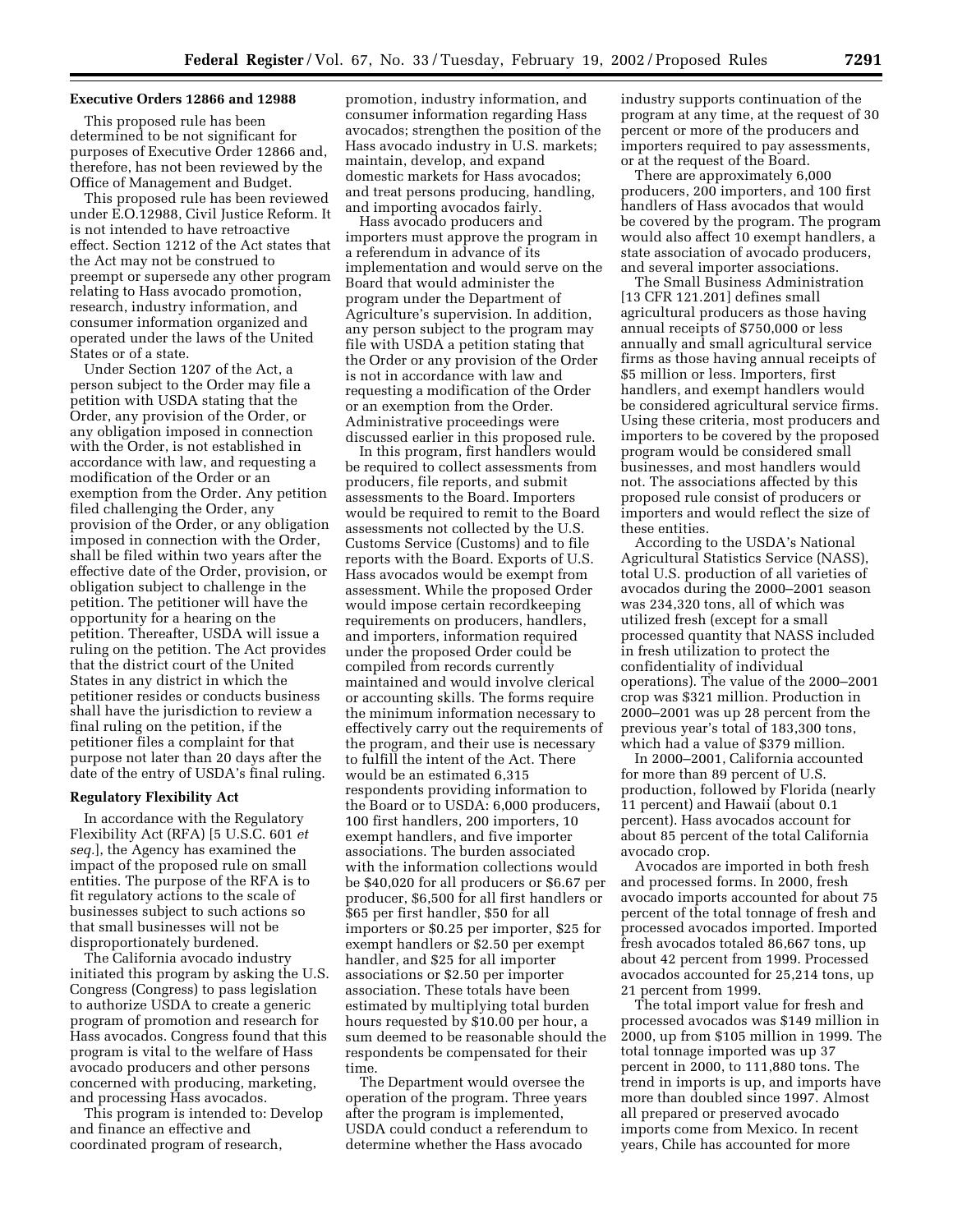than 50 percent of fresh imports, followed by Mexico, the Dominican Republic, and New Zealand.

The United States is a net importer of avocados, and exports of avocados are much smaller than imports. In 2000, total exports were 2,756 tons, down 60 percent from the year before, and only about 2 percent as large as imports. The value of exports in 2000 was \$3.6 million, down from \$7.6 million in 1999. There are just a few major destinations of U.S. exports. Canada, Japan, Spain, and the United Kingdom purchased about 87 percent of the U.S. avocado exports in 2000.

The proposed Hass avocado Order would authorize assessments on producers (to be collected by first handlers) and on importers (collected by Customs) of Hass avocados at an initial rate of 2.5 cents a pound. Exports of domestic Hass avocados are exempt from assessment. At the initial rate of assessment, about \$10 million will be collected to administer the program: about 65 percent from domestic production and 35 percent from imports. The Act authorizes assessments on fresh, frozen, and processed Hass avocados. However, initially only fresh Hass avocados will be assessed.

An exempt handler is a person who would otherwise be considered a first handler, except that all Hass avocados purchased by the person have already been subject to assessments under the Order. Others affected by the program would be a state association (currently, the Commission), which would receive 85 percent of the assessments paid by domestic producers, and importer associations which would receive 85 percent of the assessments paid by their members. The state association could use the assessment funds to promote California Hass avocados in the United States, and the importer associations could use the assessments to promote Hass avocados on a country-of-origin basis in the United States. The funds remaining with the Board would be used to promote Hass avocados in the United States. The Board would also enter into contracts with the state association as provided for in the Act.

Associations and related industry media would receive news releases and other information regarding the implementation and referendum process. Furthermore, all the information would be available electronically.

If the program is implemented, the Hass avocado industry would nominate individuals to serve as members and alternates of the Board. USDA would ensure that the nominees represent the

Hass avocado industry as specified in the Act.

The Board would develop guidelines for compliance with the program. The Board would recommend changes in the assessment rate; programs, plans, and projects; a budget; and any rules and regulations that might be necessary for the administration of the program. Rules and regulations that might be necessary for the administration of the program would be provisions to assess other types of avocados that are so similar to the Hass variety that they are indistinguishable to consumers in fresh form. The Board could also recommend the assessment of imported frozen and processed Hass avocados. The Board also has the authority to recommend the exemption of certain processed avocado products for sale to a retailer if the avocado portion of the product does not constitute a substantial value of the product. The administrative expenses of the Board are limited by the Act to no more than 10 percent of its assessment income.

There is a federal marketing order program for avocados grown in south Florida [7 CFR Part 915]. According to NASS, in Florida, there is little or no production of Hass avocados. Under the program, Hass avocados are covered by the grade regulations, but not by the maturity regulations. Since California is the source for more than 95 percent of avocados produced in the United States and Florida does not produce Hass avocados, there is little duplication between this Order and the federal marketing order.

There is also a state avocado program in California, which is administered by the Commission. The chief objective of the program is to increase consumer awareness of and demand for avocados on behalf of the state's 6,000 growers. Under the program, growers pay a percentage-of-revenue fee to fund a variety of market development programs. In 1998–1999, California producers paid \$13,165,544 in assessments at a rate of 4 cents of the gross dollar value. In 1999–2000, the assessment rate was 3.5 percent of the gross dollar value. The state assessment may not exceed 6.5 percent of the gross dollar value of the year's sales of avocados by all producers to handlers, or which are sold by handlers on behalf of growers. Expenditures for administrative purposes under the program may not exceed 2.5 percent of the gross dollar value of sales. The assessments are collected from the growers by handlers, who remit the money to the Commission.

Paragraph (b)(1) of section 1212 of the Act states that nothing in the Act may

be construed to provide for the control of production or otherwise limit the right of any Hass avocado grower, handler, and importer to produce, handle, or import Hass avocados. Paragraph (b)(2) of section 1212 of the Act states that the Order must treat all persons producing, handling, and importing Hass avocados fairly and that the Order must be implemented in an equitable manner. Further, paragraph (c) of section 1212 states that nothing in the Act may be construed to preempt or supersede any other program relating to Hass avocado promotion, research, industry information, and consumer information organized and operated under the laws of the United States or of a state.

Alternatives to the proposed Hass avocado program are limited by the Act. The Act requires USDA to publish proposals received for a Hass avocado program under the Act. USDA published four proposals for comment reflecting all or portions of an Order. The Act is very specific on many provisions which must be included in the programs. However, the Act does include a few alternatives which USDA has included as permissive terms-rather than required-in this proposed rule. These alternatives include the identification and assessment of avocado varieties that are so similar to Hass avocados that they are indistinguishable to consumers in fresh form, the exemption of certain processed Hass avocado products for sale to a retailer if the Hass avocado portion of the product does not constitute a substantial value of the product, and the identification and assessment of imported frozen and processed Hass avocado products.

#### **Paperwork Reduction Act**

In accordance with OMB regulations [5 CFR Part 1320] which implements the Paperwork Reduction Act of 1995 [44 U.S.C. Chapter 35], the information collection and recordkeeping requirements that may be imposed by this Order have been submitted to OMB for approval. These requirements will not become effective prior to OMB approval.

*Title:* National Research, Promotion, and Consumer Information Programs.

*OMB Number:* 0581–0197.

*Expiration Date of Approval:* October 31, 2004.

*Type of Request:* New information collection for advisory committees and boards and for research and promotion programs.

*Abstract:* The information collection requirements in this request are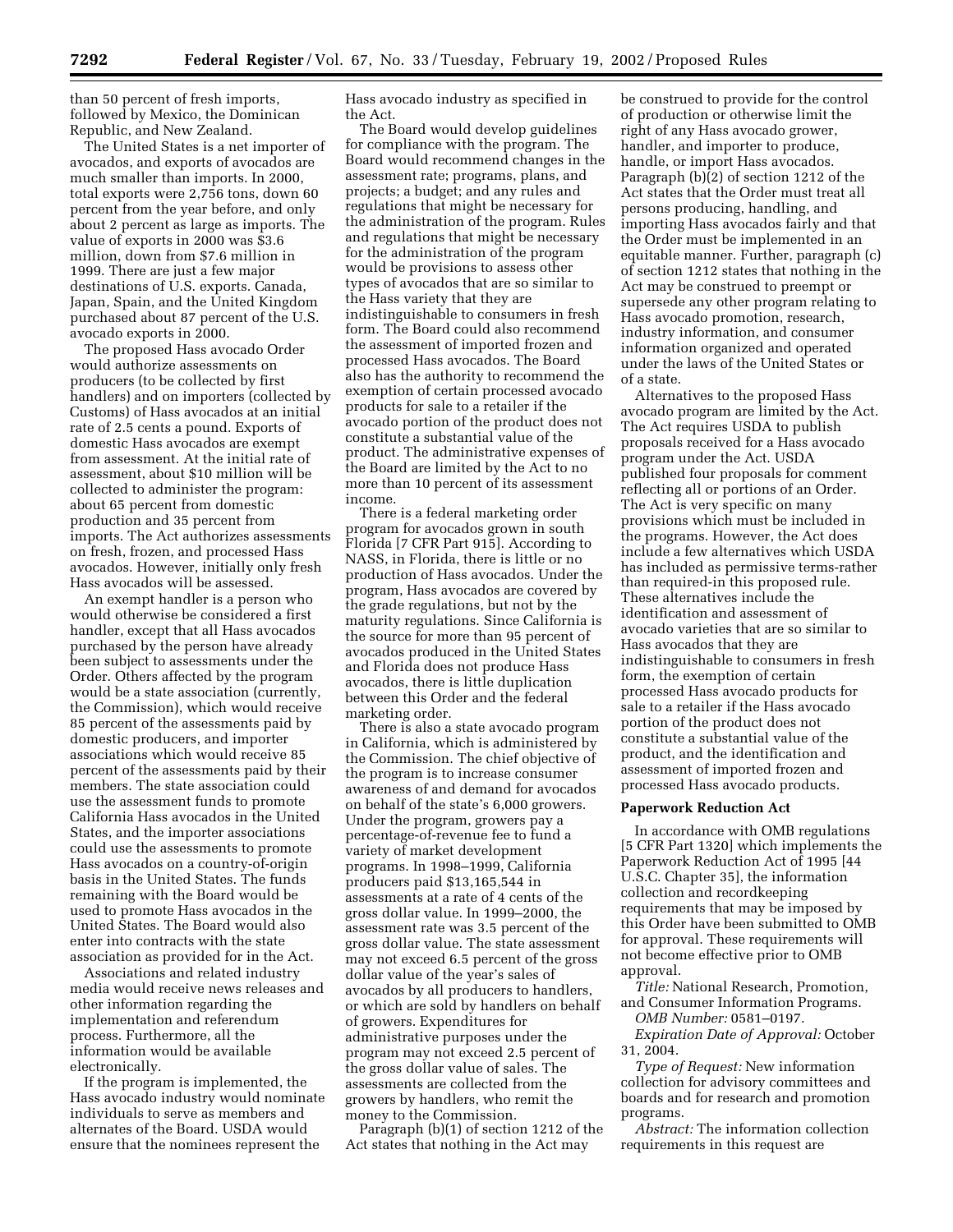essential to carry out the intent of the Act.

In addition, there will be the additional burden on producers and importers voting in referenda. The information collection requirements relating to referenda are registration for the referendum and the ballot. These burdens are addressed in the final rule on referendum procedures that is published separately in this issue of **Federal Register**.

Under the proposed program, first handlers would be required to collect assessments from producers and file reports with and submit assessments to the Board. While the proposed Order would impose certain recordkeeping requirements on producers, handlers, and importers, information required under the proposed Order could be compiled from records currently maintained.

There are an estimated 6,315 respondents: 6,000 producers, 100 first handlers, 200 importers, 10 exempt handlers, and five importer associations. The burden would be \$40,020 for all producers or \$6.67 per producer; \$6,500 for all first handlers or \$65 per first handler; \$50 for all importers or \$0.25 per importer; \$25 for all exempt handlers or \$2.50 per exempt handler; and \$25 for all importer associations or \$2.50 per importer association. These totals have been estimated by multiplying total burden hours requested by \$10.00 per hour, a sum deemed to be reasonable should the respondents be compensated for their time. (There are currently no importer associations, but some are expected to be created if the Order is implemented.)

The proposed Order's provisions have been carefully reviewed, and every effort has been made to minimize any unnecessary recordkeeping costs or requirements, including efforts to utilize information already maintained by handlers for the Commission.

The proposed forms would require the minimum information necessary to effectively carry out the requirements of the program, and their use is necessary to fulfill the intent of the Act. Such information can be supplied without data processing equipment or outside technical expertise. In addition, there are no additional training requirements for individuals filling out reports and remitting assessments to the Board. The forms would be simple, easy to understand, and place as small a burden as possible on the person required to file the information. Collecting information monthly coincides with normal business practices.

Collecting information less frequently would hinder the Board from effectively carrying out the provisions of the program. Requiring reports less frequently than monthly would impose additional recordkeeping requirements by requiring information from several months to be consolidated prior to filling out the form rather than just copying end-of-month figures already available onto the forms. The timing and frequency of collecting information are intended to meet the needs of the industry while minimizing the amount of work necessary to fill out the required reports.

Therefore, there is no practical method for collecting the required information without the use of these forms.

Information collection requirements in this proposal are:

(1) A monthly report by each first handler who handles Hass avocados.

*Estimate of Burden*: Public reporting burden for this collection of information is estimated to average 0.50 hours per each respondent reporting on Hass avocados handled.

*Respondents:* First handlers. *Estimated Number of Respondents:* 100.

*Estimated Number of Responses per Respondent:* 12.

*Estimated Total Annual Burden on Respondents:* 600 hours.

(2) A periodic report by each importer who imports Hass avocados.

*Estimate of Burden:* Public reporting burden for this collection of information is estimated to average 0.25 hours per each importer respondent reporting on Hass avocados imported.

*Respondents:* Importers.

*Estimated Number of Respondents:* 200.

*Estimated Number of Responses per Respondent:* 1 every ten years (0.10).

E*stimated Total Annual Burden on Respondents:* 5 hours.

(3) An exemption application for handlers who will be exempt from assessments.

*Estimate of Burden:* Public reporting burden for this collection of information is estimated to average 0.25 hours per response for each exempt producer and importer.

*Respondents:* Exempt handlers. *Estimated Number of Respondents:* 10.

*Estimated Number of Responses per Respondent:* 1.

*Estimated Total Annual Burden on Respondents:* 2.5 hours.

(4) Voting in the nomination process. *Estimate of Burden:* Public reporting burden for this collection of information is estimated to average 0.5 hours per response.

*Respondents:* Producers and importers.

*Estimated number of Respondents:* 6,200.

*Estimated Number of Responses per Respondent:* 1 every 3 years (0.33).

*Estimated Total Annual Burden on Respondents:* 1,023 hours.

(5) A background questionnaire for nominees.

*Estimate of Burden:* Public reporting burden for this collection of information is estimated to average 0.5 hours per response for each producer and importer nominated to the Board.

*Respondents:* Producers and importers.

*Estimated Number of Respondents:* 24 for the initial nominations to the Board and approximately 12 respondents annually thereafter.

*Estimated Number of Responses per Respondent:* 1.

*Estimated Total Annual Burden on Respondents:* 12 hours for the initial nominations to the Board and 6 hours annually thereafter.

(6) A requirement to maintain records sufficient to verify reports submitted under the Order for two years.

*Estimate of Burden:* Public recordkeeping burden for keeping this information is estimated to average 0.5 hours per recordkeeper maintaining such records.

*Recordkeepers:* Producers, first handlers, and importers.

*Estimated number of Recordkeepers:* 6,300.

*Estimated Total Recordkeeping Hours:* 3,150 hours.

(7) A requirement for importer associations to submit information in order to be certified by the Department.

*Estimate of Burden:* Public reporting burden for this collection of information is estimated to average 0.5 hours per

response for each importer association.

*Respondents:* Importer associations.

*Estimated Number of Respondents:* 5. *Estimated Number of Responses per*

*Respondent:* 1.

*Estimated Total Annual Burden on Respondents:* 2.5 hours.

#### **Background**

The Hass Avocado Research, Promotion, and Information Act (Act) authorizes the Department to establish a Hass avocado research, promotion, and information program. The program would be funded by an assessment of 2.5 cents per pound of Hass avocados levied on producers and importers of Hass avocados. The rate could be raised up to a maximum rate of 5 cents per pound. Exports of U.S. Hass avocados would be exempt from assessment. The Act authorizes assessments on domestic Hass avocados and on imports of fresh, frozen, and processed Hass avocados.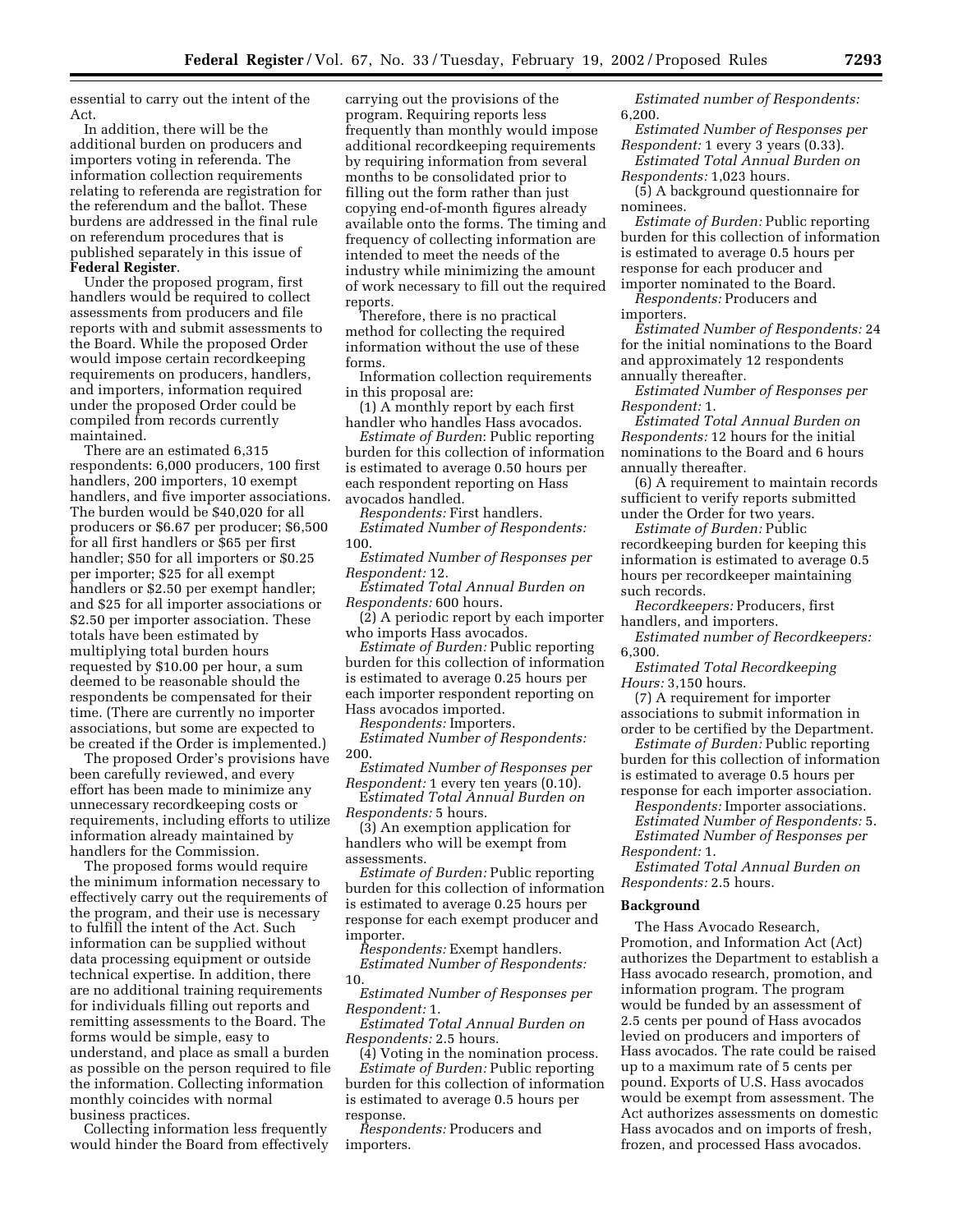Initially, only fresh domestic and imported Hass avocados will be assessed.

The Hass Avocado Board (Board) would use the funds to pay for research, promotion, industry information, and consumer information; administration, maintenance, and functioning of the Board; and expenses incurred by USDA in implementing and administering the Order, including referendum costs.

The Board would be composed of 12 voting members: 7 producers, 2 importers, and 3 producers and importers (swing seats). The three ''swing'' seats will be allocated to producers and importers so as to assure as nearly possible that the composition of the Board reflects the proportion of domestic production and imports supplying the United States market, based on the three-year average of domestic production and imports.

First handlers would be responsible for the collection of assessments from the producer and payment to the Board. First handlers would be required to maintain records for each producer for whom Hass avocados is handled, including Hass avocados produced by the handler. In addition, first handlers would be required to file reports regarding the collection, payment, or remittance of the assessments and the disposition of exported Hass avocados, which are exempt from assessment. All information obtained through handler reports would be kept confidential.

An exempt handler is a person who would otherwise be considered a first handler, except that all Hass avocados purchased by the person have already been subject to assessments under the Order. Others affected by the program would be a state association of avocado producers (currently, the Commission), which would receive 85 percent of the assessments paid by domestic producers, and importer associations which would receive 85 percent of the assessments paid by their members. The state association could use the assessment funds to promote California Hass avocados in the United States, and the importer associations could use the assessments to promote Hass avocados on a country-of-origin basis in the United States. The funds remaining with the Board would be used to promote Hass avocados generically in the United States. The Board would also enter into contracts with the state association as provided for in the Act.

Customs would collect assessments on imported Hass avocados and would remit those assessments to the Board for a fee.

The Act requires the USDA to conduct a referendum during the 60-day

period preceding the proposed Order's effective date. Hass avocado producers and importers would vote in the referendum to determine whether they favor the Order's implementation. The proposed Order must be approved by a majority of the eligible producers and importers voting in the referendum. After the program has been in operation for three years, referenda could be conducted at any time, when requested by 30 percent of the Hass avocado producers and importers covered by the Order, or when requested by the Board.

The Act provides for the submission of proposals for a Hass avocado research, promotion, and information program by industry organizations or any other interested person affected by the Act.

The USDA issued a news release on January 8, 2001, requesting proposals for an initial Order or portions of an initial Order by February 7, 2001. A second news release, extending the deadline for submission of proposals to March 9, 2001, was issued on February 2, 2001.

An entire proposed Order and proposed referendum procedures were submitted by the Commission (Proposal 1). In addition, proposals containing portions of an Order were submitted by the Asociacion de Productores y Empacadores Exportadores de Aguacate de Michoacan (APEAM) (Proposal 2); the Chilean Exporters Association (ASOEX), Chilean Fruit Growers Federation (FEDEFRUTA), and Comite de Paltas de Chile (Proposal 3); and the New Zealand Avocado Growers Association (NZAGA) and the New Zealand Avocado Industry Council (NZAIC) (Proposal 4). The Chilean and New Zealand proposals were considered jointly because they are identical in every respect except for the provision on the importer definition, which is included in the Chilean proposal, but not in the New Zealand proposal. Proposals 2, 3, and 4 contained alternatives to provisions in Proposal 1 as well as provisions not included in Proposal 1.

Upon receipt of the proposals, USDA, the proponents of the four proposals, as well as representatives of the governments of Chile, Mexico, and New Zealand, engaged in an extensive dialogue with multiple opportunities to present views concerning the provisions contained in the submitted proposals. Upon completion of this review process, USDA published a proposed rule on July 13, 2001, for comment.

In the supplementary information section of the proposed rule, USDA summarized the four proposals received, identifying and separating out those provisions that were duplicative of other proposals, as well as those provisions that were not authorized by the Act. That discussion follows.

#### Proposal 1

The proposed Order submitted by the Commission was summarized as follows: Sections 1219.1 through 1219.26 of the proposed Order define certain terms, such as Hass avocado, handler, producer, and importer, which are used in the proposed Order.

Sections 1219.30 through 1219.42 include provisions relating to the establishment, adjustment, and membership; nominations; appointment; terms of office; vacancies; reimbursement; powers; and duties of the Board.

The Board would be the body organized to administer the Order through the implementation of programs, plans, projects, budgets, and contracts to promote and disseminate information about Hass avocados, under the supervision of USDA. Further, the Board would be authorized to incur expenses necessary for the performance of its duties and to set a reserve fund.

Sections 1219.50 through 1219.57 authorize the collection of assessments, specify who pays them and how, and specifies persons who would be exempt from paying the assessment. The assessment rate may not exceed 5 cents per pound of Hass avocados. The assessment sections also outline the procedures to be followed by first handlers and importers for remitting assessments; and establish interest charges for unpaid or late assessments.

Sections 1219.60 through 1219.64 concern reporting and recordkeeping requirements for persons subject to the Order and protect the confidentiality of information obtained from such books, records, or reports and the maintenance of a list of handlers required by the Act.

Sections 1219.70 through 1214.77 describe the rights of the Secretary of Agriculture (Secretary), the authority for the Department to suspend or terminate the Order, proceedings after termination, the effect of termination or amendment, personal liability of Board members and staff, separability, amendments, and OMB control number.

The Department modified the Commission's proposal to make it consistent with the Act, as necessary as well as provide clarity, consistency, and correctness with respect to word usage and terminology. For example, the Department alphabetized definitions in §§ 1219.1 through 1219.26; organized sections of the Order to be more consistent with current programs and renumbered them accordingly; deleted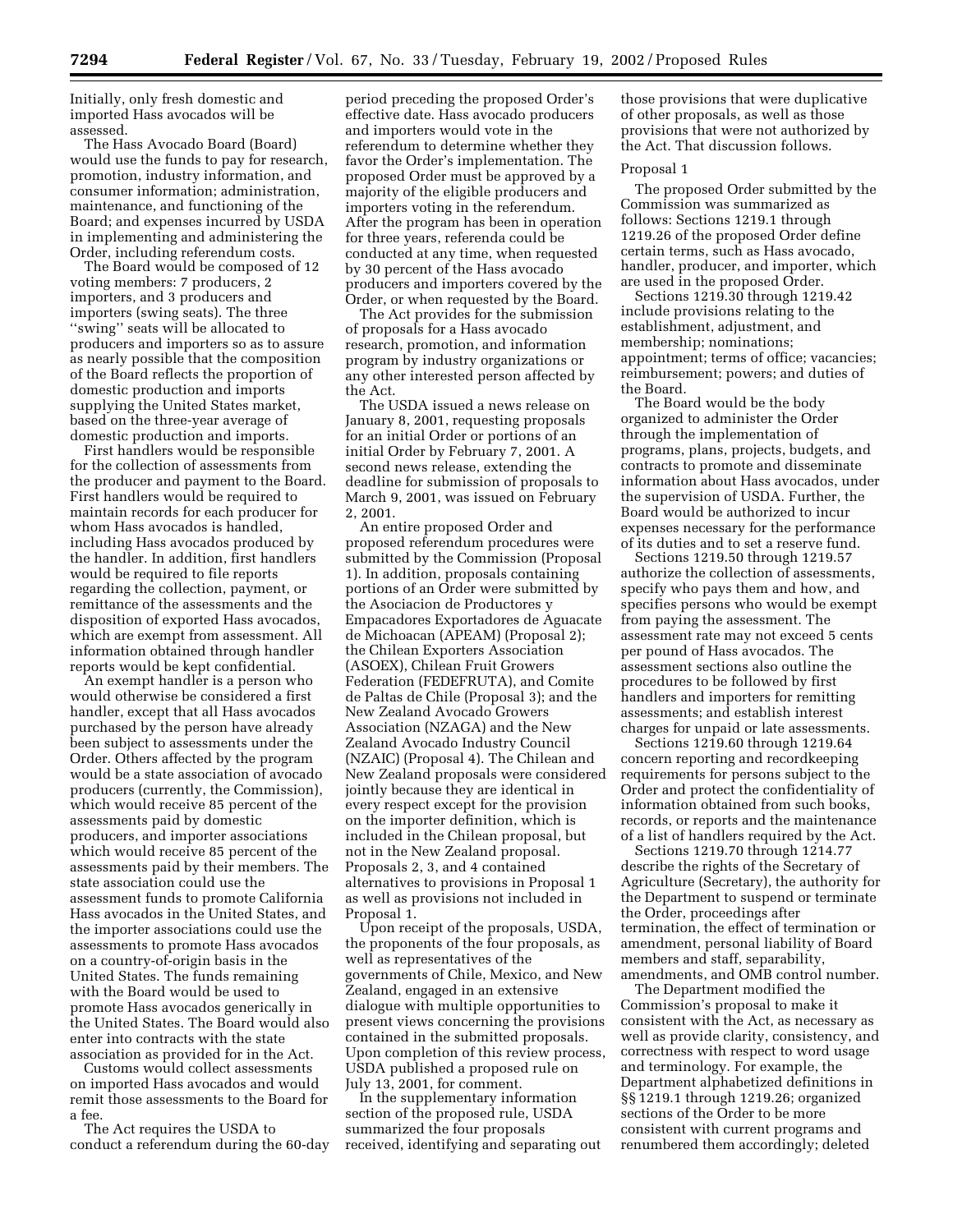redundant provisions; deleted referendum procedures and drafted a separate rule on referendum procedures; and changed the proposal to make it consistent with the Act and USDA policy.

In the definitions section, the definitions of ''crop year'' and ''Association'' were added to provide clarity, and the definition of "retailer" was removed because a specific definition was not warranted.

In the apportionment of three swing positions in § 1219.30(b)(3), USDA specified that Customs or USDA may provide import data in order to ensure accuracy. Section 1219.31(a)(3) was changed to indicate that two nominees must be submitted for each producer vacancy and two nominees must be submitted for each alternate vacancy because this is the standard practice for similar national programs. In § 1219.36(d), USDA specified that nominations and replacement shall not be required if the unexpired term is less than six months, and, in § 1219.35, a term of office for alternates was added to enhance administration of the program. In § 1219.36, authority for the Board to select alternates to fill vacant alternate positions by majority vote was revised to state that the Board may select, by majority vote, nominees to submit to the Department for appointment. The Commission's proposal provided for the Board to appoint the replacement members, but only the Department may appoint persons to serve on the Board as members or alternates. A paragraph on bylaws was added to § 1219.38 as paragraph (b) to ensure that the activities of the Board are consistent with the Order. In § 1219.38(k), the citation for the Act which requires periodic evaluations was corrected so that it complies with provisions of the Federal Agricultural Improvement and Reform Act of 1996 [7 U.S.C. 7401 *et. seq.*]

Under § 1219.52, the Department revised the Commission's proposed limitation on administrative expenses of the Board to 10 percent of the funds available for generic promotion and research to reflect the fact that as much as 85 percent of the assessments collected under the program could be remitted to the Association and importer associations. The Act limits the administrative expenses of the Board in carrying out its generic programs, plans, and projects. In addition, the provision for the Board to make payments of assessments to the Association and importer associations within 30 days following the month in which the assessments were received

because this language was inconsistent with other provisions which require payments to the Association and importer associations within 30 days of receipt of the assessments by the Board. USDA modified § 1219.56 to specify that the Board will apply overpayments of assessments against the amount due in succeeding months unless the person requests a refund.

A requirement for producers and exempt handlers to maintain records and file reports with the Board or the Department was added to § 1219.60(a) in order to facilitate enforcement of the Order and to make the Order consistent with current practice for similar national programs. In § 1219.61, authority for the Board to use agents to conduct audits—not just Board and USDA employees—was added to increase flexibility. Since agents were added in § 1219.61 for audits, they were also added to § 1219.63(a) on confidentiality to ensure that information obtained in audits is protected.

Lastly, a section on the rights of the Secretary was added so that the program would be consistent with other national programs and specify the rights of the Secretary.

#### Proposal 2

A partial proposal was submitted by APEAM. APEAM is an association of persons who export avocados produced in Mexico to the United States.

USDA published several of the provisions submitted by APEAM. Other provisions were not published either because they were covered by Proposal 1 or because they were not authorized by the Act.

The provisions that were published for comment were as follows: (1) A definition of first handler; (2) a definition of fiscal period; (3) a provision requiring the Department to use data from import associations, Customs, and the Bureau of the Census for determining the level of imports in making its determination of the composition of the initial Board; (4) a provision defining ''substantial activity'' as it pertains to eligibility requirements for importer members; (5) a provision authorizing importer associations in general or by country of origin; (6) a provision authorizing the Department to certify only one importer association per country of origin; (7) authority for importer associations to include representatives of foreign avocado exporting industries; (8) a provision authorizing importer associations to invest funds received from the Board and conduct promotion and research on a country of origin basis; (9) a provision

requiring final payments for a crop year to be received no later than May 31; and (10) a provision requiring the administrative staff of the Board to periodically review the list of Hass avocado producers and requiring the Association to provide a list of producers to the Department or to the administrative staff of the Board.

The following provisions were not published because they were covered by Proposal 1: (1) A provision requiring the Board to remit funds to importer associations no later than 30 days after such funds are received by the Board; (2) a requirement to allocate producer and importer members in the three swing positions in such a manner that, to the extent possible, importers will have proportional representation on the Board as a whole; (3) a requirement to reallocate the three swing positions to producers and importers in such a manner that, to the extent possible, there will be proportional representation on the Board as a whole.

The following provisions were not published because they were not authorized by the Act: (1) Authority for the Department to appoint a board to govern importer associations; (2) authority for Customs to send import assessments directly to importer associations; (3) a requirement for the Board to remit 85 percent of all import assessments to importer associations; (4) authority for importers to pay assessments 30 days after the end of the month in which the imported Hass avocados are sold in the United States; and (5) authority for the Board to enter into a contract or agreement with an importer association.

#### Proposals 3 and 4

Proposal 3 was submitted by ASOEX and FEDEFRUTA and the Chilean Avocado Committee. ASOEX and FEDEFRUTA are the principal trade associations representing fruit exporters and producers in Chile. Proposal 4 was submitted by NZAGA and NZAIC. NZAGA is a voluntary association of avocado growers representing avocado production in New Zealand. USDA published several of the provisions submitted by ASOEX, FEDEFRUTA, NZAGA, and NZAIC. Other provisions were not published either because they were covered by Proposals 1 and 2 or because they were not authorized by the Act.

The provisions that were published were: (1) An eligibility requirement for importer members on the Board; (2) a requirement for the Board's generic programs to be conducted throughout the year; (3) a requirement for the Board to consult with the Commission and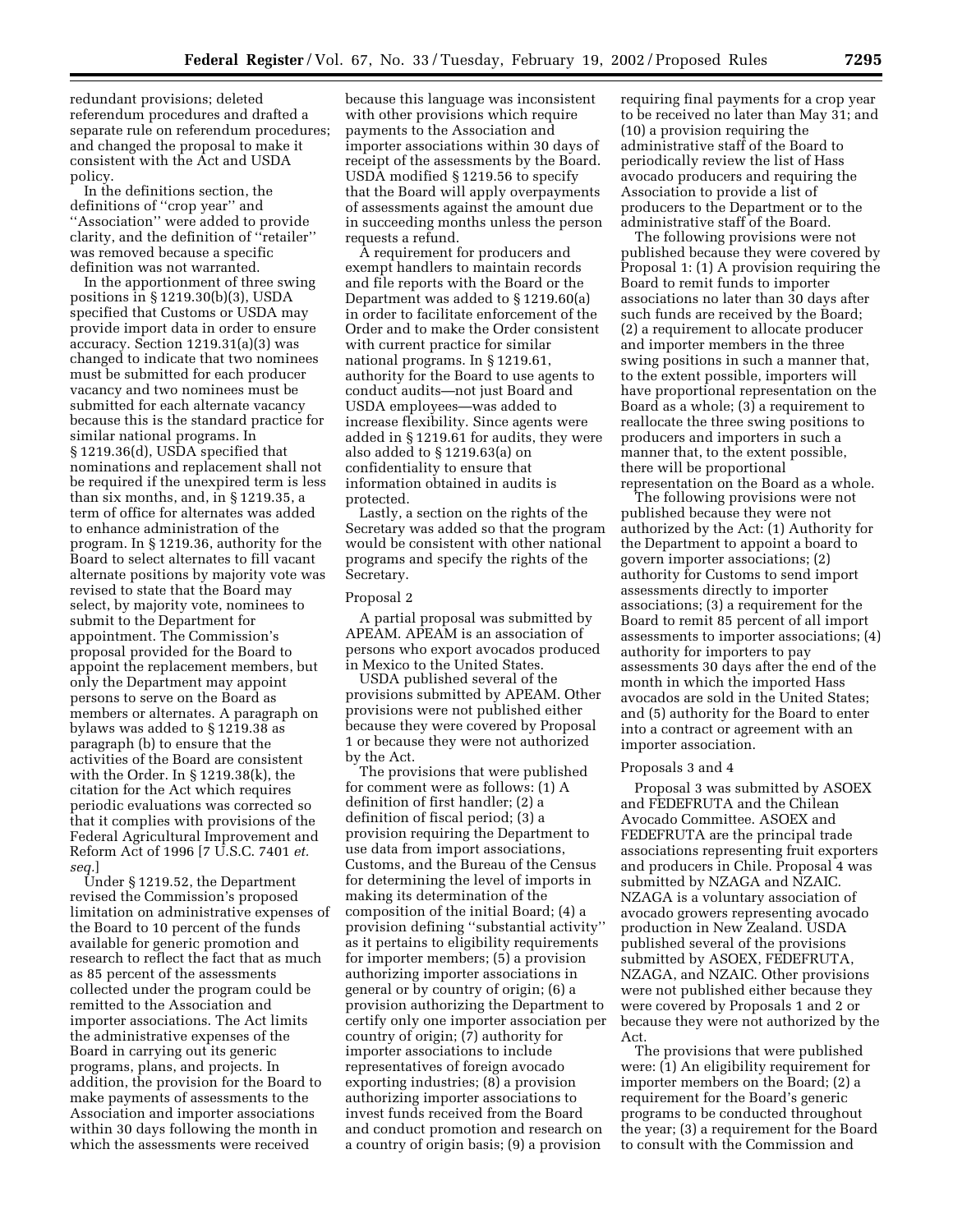country-of-origin importer associations when developing generic programs; (4) a provision limiting the Board's administrative expenses for generic programs to 1.5 percent of total assessments; (5) a requirement for importer associations to be formed as soon as possible after the effective date of the Order; (6) a requirement for importer associations to establish bylaws; (7) authority for importer associations to use existing organizations for establishing their associations and their promotional and research programs; and (8) certification requirements for importer associations.

Provisions that were not published because they were covered by Proposals 1 or 2 were: (1) A requirement for overall representation of importers on the Board to be based on the proportion of domestic and import assessments; (2) a requirement for the Department to notify all importer associations on nominations for the initial Board within 30 days of the effective date of the Order; (3) a requirement for the Department to develop nomination procedures for importer members; and (4) a requirement for the Department to prepare a ballot containing the names of all persons nominated by all importer associations.

The provisions that were not published because they were not authorized by the Act were: (1) A requirement for USDA to serve as an advisor to importer associations; (2) a requirement for all importers and foreign producers and exporters to participate in importer associations; (3) authorization for the assessment of all varieties of avocados; (4) a requirement for the Board to contract with importer associations; (5) authority for importers to pay import assessments 60 days after the sale of avocados in the United States; (6) a requirement for importer associations to receive 85 percent of all import assessments, prorated by each country of origin; (7) authority for producers and importers to receive credit toward their assessments under the proposed program for contributions to generic state or country-of-origin promotion programs at a regional, state, or local level; (8) authority for importer associations to use import assessments for reasonable administrative expenses; and (9) a requirement to include a vote by volume in referenda.

#### Comments

Nine comments were timely received on the proposed rule. The comments contained several recommendations, a number of which have been adopted. There was one late comment.

Two of the comments received were submitted on behalf of the proponent of Proposal 1, the Commission. USDA also received a letter concerning the proponent's opposition to the 15-day extension for comments to be received and its view with regard to the impact of the extension on the rulemaking process. We disagree and continue to believe that the extension was appropriate and to the benefit of all interested parties, including the proponent.

The proponents of Proposals 2, 3, and 4 each commented on the proposed rule published on July 13, 2001, as did representatives of the governments of Chile and New Zealand. Two importers of avocados also submitted comments on the proposed rule. In general, the comments submitted by or on behalf of the Commission were in favor of a Hass Avocado Promotion, Research, and Information Order. The comments from New Zealand representatives were also generally in favor of such a program. Both groups, however, offered their own concerns or changes.

The comments received from the Chilean representatives, APEAM, and the two importers opposed implementation of the Hass avocado program while offering their recommendations for changes if the program was to be implemented. The late comment (from an association of Mexican avocado packers and exporters) generally reflected the issues and concerns raised by the proponents of Proposal 2 and did not contain any issues or comments that were not already raised in the comments that were received by the deadline.

Many of the comments reflected a continuing dialogue in connection with the variety of proposals previously received by USDA. In this regard, the comments compare and contrast the provisions of the proposals as well as the views of and comments submitted by others. Following is a discussion of the comments received that reflects our views with regard to them.

Several of the comments raised constitutional and World Trade Organization (WTO) issues. The constitutional issue is framed in terms of a recent United States Supreme Court (Court) decision *United States* v. *United Foods, Inc.* [121 S. Ct. 2334 (2001)] (*United Foods*). The WTO issues also were discussed in the preliminary phases of this rulemaking process.

In the July 13, 2001, proposed rule, we noted that on June 25, 2001, the Court issued the *United Foods* decision that held that the use of mandatory assessments to fund promotional speech in the mushroom research and

promotion program violated the First Amendment of the U.S. Constitution. In general, comments in opposition to the proposed Hass avocado promotion program raised a constitutional argument and objected to the mandatory nature of the program. Such comments recommended that assessments for promotional activities under the proposed Hass avocado program be voluntary. The comment filed on behalf of the Commission, which supported Proposal 1, disagreed with that analysis. USDA believes and continues to be of the view that the Hass avocado program, as previously proposed and with the changes included in this action, is constitutionally sound.

In addition, the New Zealand comment (Proposal 4) suggested that the requirement that all Board members and alternates be domiciled in the United States was probably unconstitutional. We disagree. Further discussion of this requirement will occur later in our subsequent responses to comments.

With regard to the WTO issues raised as to the consistency with international trade obligations, some comments argued that the proposed Hass avocado program was not consistent with these trade obligations. These comments identified a number of provisions as discriminatory. In that regard, comments focused on the timing of payments of assessments on domestic and imported avocados. One comment noted the failure to assess all varieties of avocados. Other examples were also offered. The comment filed on behalf of the Commission argued the contrary. We continue to view this program as consistent with applicable international trade obligations.

Comments discussed individual sections of the four proposals and in a number of instances offered views of provisions that appeared in the alternative, comparing and contrasting such sections. A summary of these comments appears in the following discussion.

A comment was received comparing the definition of first handler in § 1219.9 of Proposal 1 with the definition of that term in Proposal 2. The comment deferred to USDA with regard to this definition. The alternative definition is not substantially different from the definition in Proposal 1. Accordingly, we are adopting the definition from Proposal 1.

Section 1219.10 of Proposal 1 establishes the fiscal period or marketing year as the period beginning on November 1 of any year and extending through the last day of October of the following year. Proposal 2 provides for a period beginning on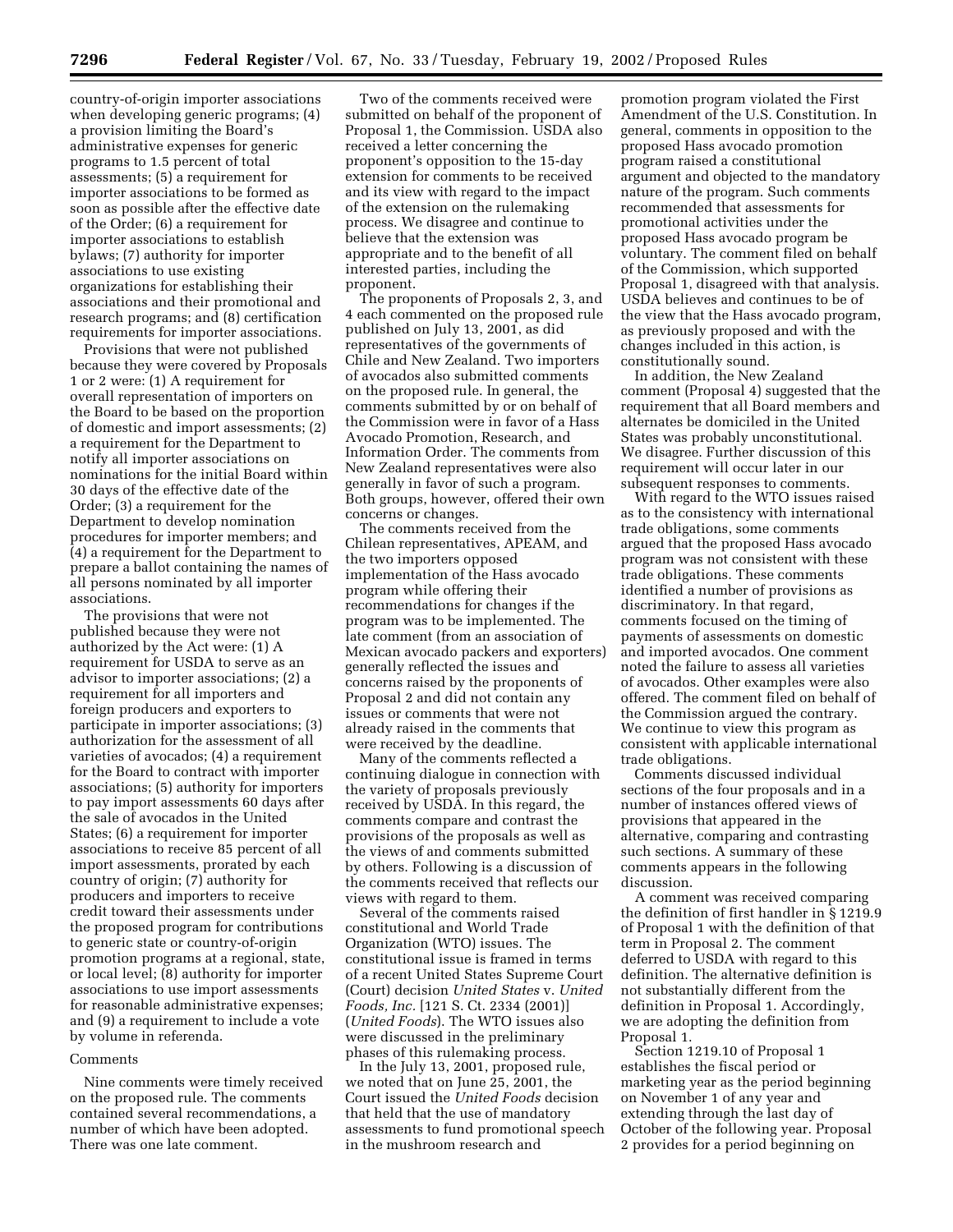April 1 of any year and extending through the last day of March of the following year. A comment pointed out that the period beginning on November 1 corresponded to the domestic marketing season while the period beginning on April 1 corresponded to the growing season in Mexico. The comment argued that the definition in Proposal 1 should be adopted, noting that the Commission has a substantial database on historical U.S. production organized on a November 1 fiscal year basis and that each exporting country may have a different growing season. We agree that the fiscal period or marketing year should begin on November 1. It should also be noted that § 1219.10 provides for changing to another consecutive 12-month period, as recommended by the Board and approved by the Department. Therefore, we are adopting § 1219.10 of Proposal 1. We are also adopting without change the definition of crop year in § 1219.5 of Proposal 1. That section provides for the crop year also to begin on November 1.

The definition of importer appears in § 1219.14. A comment raised concern regarding this section of Proposal 1 as modified by USDA. The comment stated that the language is overly broad and would include non-U.S. residents and non-U.S. citizens. We disagree. There are two definitions of importer in the Act. The one in § 1203(8) of the Act is a general definition, and the other appears in § 1205(c) of the Act as a special definition concerning eligibility for membership on the Board. The provision in the Order at issue implements the general definition of the Act. It is intended to be broad so as to cover all importers subject to assessments. This provision is not applicable to § 1219.30 of the Order, where a special and separate definition for importer appears in connection with an importer's eligibility for membership on the Board.

A number of proposals were published concerning § 1219.30 *Establishment and membership* with language and provisions appearing in Proposals 1, 2, 3, and 4. One comment related to the requirement in § 1219.30(a) that all Board members and alternates be domiciled in the United States. The comment expressed the view that this requirement was undemocratic, probably unconstitutional, and not consistent with the Act. We disagree. We believe that it is more practical and reasonable for effective program administration, management, and participation in this program to include domicile as an eligibility requirement.

One comment compared the language of Proposal 2 with that of Proposal 1

with regard to the apportionment of Board members as specified in § 1219.30(b)(3). The comment noted that the source of data to be used by the Department in determining proportional representation on the initial Board was broad based for both the level of domestic production and the level of imports. The comment further noted that Proposal 2 had provided for different sources of information for domestic production and for imports. The comment stated that all sources of information should be referred to for both. We agree, but we have eliminated references to individual sources of information, as proposed, in favor of a more general statement referring to all sources of information available to the Secretary. An appropriate change to § 1219.30(b)(3) has been made.

In Proposal 1, § 1219.30(d) provides that an importer means a person who is involved in, as a substantial activity, the importation of Hass avocados. The term substantial activity is not further defined. However, in Proposals 2 and 3, a person would be considered to be involved in the importation of Hass avocados as a substantial activity if the person has imported 75 percent or more of the total annual volume of all Hass avocados produced, handled, or imported by such person. Two comments objected to the 75 percent provision in Proposals 2 and 3.

One comment indicated that the purpose of the term substantial activity in the statute was to insure that importers who serve on the Board were not merely people who might import a few boxes of Hass avocados occasionally and that the term was meant to guarantee that importer members on the Board were truly involved in the importation and marketing of Hass avocados. The comment went on to note that: The statute does not provide for a 75 percent or other threshold; a dictionary definition of the word substantial speaks in terms of volume and not proportion; a 75 percent provision was beyond the scope of and contrary to the statute; the provision could have the effect of disqualifying some of the largest importers and most knowledgeable marketers; and the provision would be burdensome on the Department in connection with the auditing the books of importers to determine eligibility.

The other comment that opposed the 75 percent provision in Proposals 2 and 3 noted that the 75 percent provision for imports as a proportion of total Hass avocados handled would prevent almost all of the importers of New Zealand Hass avocados from qualifying now and in the future without changes to

commercial relationships with U.S. handlers. The comment went on to recommend the use of Proposal 1 language which does not define substantial activity or more preferably the definition of importer in § 1219.14 of Proposal 1 instead of § 1219.30(d) of Proposals 2 and 3.

We disagree with both comments. Under the statute, the Board is divided between producer and importer members. The Secretary appoints such members to the Board. In determining who is eligible to serve as an importer member on the Board, the statute provides for a substantial activity test. In order to implement such a provision, the Order needs to provide specific detail to enable the Department to measure substantial activity. One comment suggested a quantity basis to compare one potential importer with another that would be indicative of size and knowledge. We believe that a more reasonable application of the substantial activity test would be to base a person's eligibility on the person's individual business activity and which industry function (producing or importing) predominates. This is a reasonable measure and regulatory approach. This also would provide a clear and understandable benchmark for the Department to use to measure substantial activity. Therefore, we are adding to § 1219.30(d) a provision that states ''a substantial activity means that the volume of a person's Hass avocado imports must exceed the volume of the person's production or handling of domestic Hass avocados.''

One comment was received regarding the initial nomination and appointment of producer members and alternates as provided in § 1219.31 of Proposal 1. The comment proposed that the Department be allowed to choose an alternate member from either the nominee for the Board member who is not appointed to the Board or from the two nominees for the alternate member position. This suggested change has merit. Therefore, we have revised § 1219.31 of Proposal 1 accordingly with some modification of the language recommended in the comment. We further believe that similar change to § 1219.32 concerning the initial nomination and appointment of importer members and alternates is appropriate and have accordingly made this change.

Two comments were received on the provisions in § 1219.32 of Proposal 1 that deal with the initial nomination and appointment of importer members and alternates. The comment requested clarification as to whether importers or importer associations would vote in the initial nomination process. The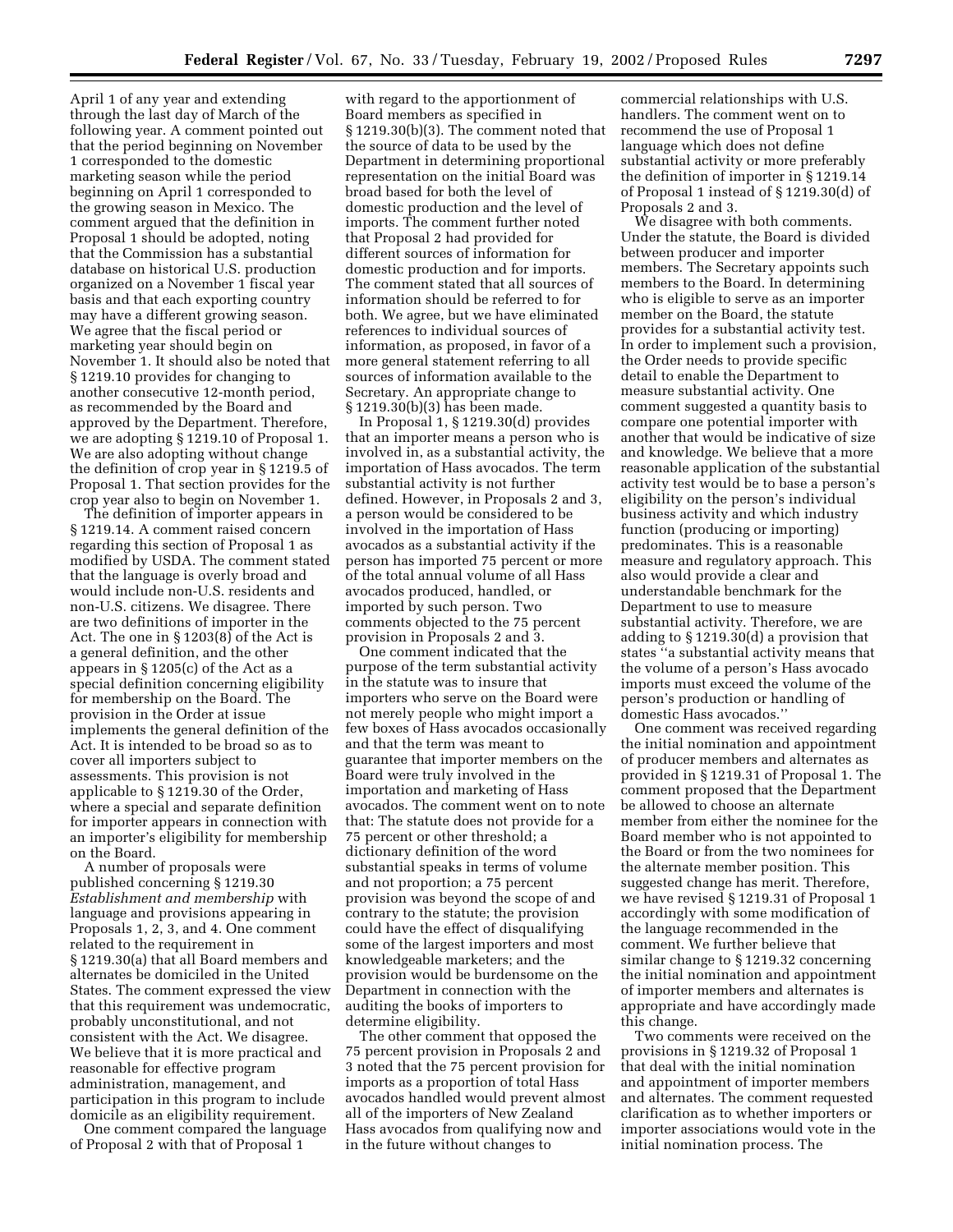comment pointed out that there are currently no importer associations representing the interests of Hass avocado importers. As published in the July 13, 2001, proposed rule, the language in § 1219.32 of Proposal 1 included references to both importers and importer associations. The inclusion of importer associations in this provision was incorrect and the applicable reference has been deleted. Individual importers will vote in the nomination process.

One comment also requested that country-of-origin exporter associations be notified by USDA of the nomination process for initial importer members and their alternates. Prior to the nomination process, the Department will use all available resources to help assure that the maximum number of importers are identified, but this does not merit a change in the proposed language for the Order. The comment went on to suggest alternative language for § 1219.32 including changes to the text concerning subsequent nominations. Section 1219.33 addresses subsequent nominations which will be subject to further rulemaking as appropriate. Accordingly, no further changes were made to § 1219.32.

Regarding § 1219.33 of Proposal 1, a comment expressed concern that the Board itself may put procedures in place for subsequent nominations of importer members and alternates of the Board. However, this section provides that any procedures recommended by the Board require the approval of the Department. Prior to implementing any procedures, the Department would engage in rulemaking and publish recommended procedures for public comment before they are approved by the Department.

The comment also requested that § 1219.38(s) of Proposal 1 be revised to require the Board to report annually to importer associations. This section requires the Board to make public reports of its activities at least once each fiscal period. This means that the information would be available to all interested persons, including importer associations. Accordingly, no change is needed in § 1219.38(s).

A comment was submitted on § 1219.40(e) of Proposal 1. The comment requested the deletion of the requirement for the Department to receive advance notice of committee meetings. The comment offered that this requirement is an example of micromanagement and will result in excessive costs for the Department, presumably because the Department would have the opportunity to attend committee meetings which would, in turn, increase the administrative costs

billed by the Department to the Board. We disagree. This provision is necessary for proper program administration and will ensure that the Department is appropriately informed of program activities. Therefore, § 1219.40(e) of Proposal 1 is adopted without change.

Two comments were received on § 1219.50(e) of Proposals 3 and 4 that requires the Board's programs be conducted throughout the year to reflect periods when imported and domestic Hass avocados are in the U.S. marketplace. One comment opposed this provision, raising a variety of concerns. These concerns included statutory authority, vagueness, and the diminishment of Board authority by imposing a requirement that substitutes scheduling for strategy. We disagree. In the prior discussion of the definition of fiscal period or marketing year in Proposal 2, this same comment noted that there are different growing seasons in different exporting countries. The provision in § 1219.50(e) reflects this. We believe that it is reasonable to provide in the Order language that programs shall be conducted throughout the year and that the Board will be fully able to accomplish such a result consistent with this provision.

The second comment supported this provision but recommended modifying it to provide that the Board's generic programs may not be conducted predominately during the time that domestic Hass avocados are in the marketplace. We believe that this change is unnecessary. Therefore, we have adopted § 1219.50(e) of Proposals 3 and 4 without change.

Three comments related to § 1219.50(f) of Proposals 3 and 4 which would require the Board to consult with both the state association and importer associations on programs, plans, and projects for generic promotion and research. Two comments supported the requirement, and one comment stated that the consultation should be discretionary rather than mandatory. The Board's generic programs will be carried out by the state association with funds paid by both domestic producers and importers. Therefore, it would be beneficial to provide for and require such consultation. Accordingly, we adopt § 1219.50(f) of Proposals 3 and 4 by adding a new paragraph (f) to § 1219.50 of Proposal 1.

Under the Act, the Board is required to remit 85 percent of domestic assessments to the Commission and may remit up to 85 percent of import assessments to one or more importer associations. If the entire 85 percent of domestic assessments are remitted to the Commission, and the entire 85

percent of import assessments are remitted to importer associations, the Board would retain 15 percent of total assessments to conduct its generic programs. The Act also limits the Board's administrative expenses to 10 percent of its income. The intent of the cap on administrative expenses is to ensure that a majority of the Board's expenditures are program-related. After assessments have been distributed to the Commission and to importer associations, the remaining funds will be used by the Board for generic promotion and research. In order to implement the statutory cap on administrative expenses, § 1219.52(a)(1) of Proposal 1 states that the Board's administrative expenses shall not exceed 10 percent of the funds received by the Board for generic programs. A different approach was taken in Proposals 3 and 4. In § 1219.52(a)(1) of Proposals 3 and 4, the Board's administrative expenses are limited to 1.5 percent of total assessment income. This assumes that only 15 percent of the Board's income would remain with the Board and be available to be used for generic promotion and research.

Comments were received from two parties on the 1.5 percent cap specified in § 1219.52(a)(1) of Proposals 3 and 4. One comment supported this limitation as long as importer associations actually receive 85 percent of the import assessments paid to the Board. In addition, the comment expressed the view that the 1.5 percent limitation should be lowered if importer associations receive less than 85 percent of the import assessments. We are not adopting this recommendation or the provisions of § 1219.52(a)(1) in Proposals 3 and 4 because they would be difficult to administer. The second comment on § 1219.52(a)(1) of Proposals 3 and 4 stated that efforts to control administrative expenses in the program were desirable but the 1.5 percent seemed unreasonably low. The comment suggested a change in the language of the Order to clarify that there would a 10 percent limitation on funds actually retained by the Board. We agree with the substance of the second comment, but no change is needed to § 1219.52(a)(1) of Proposal 1. As noted above, this section already limits administrative expenses to 10 percent of the funds available to or retained by the Board for generic promotion and research.

Comments were received concerning importer association provisions in § 1219.54 of Proposals 1, 3, and 4 and the unnumbered section of Proposal 2. These comments reflected a variety of issues that have been raised in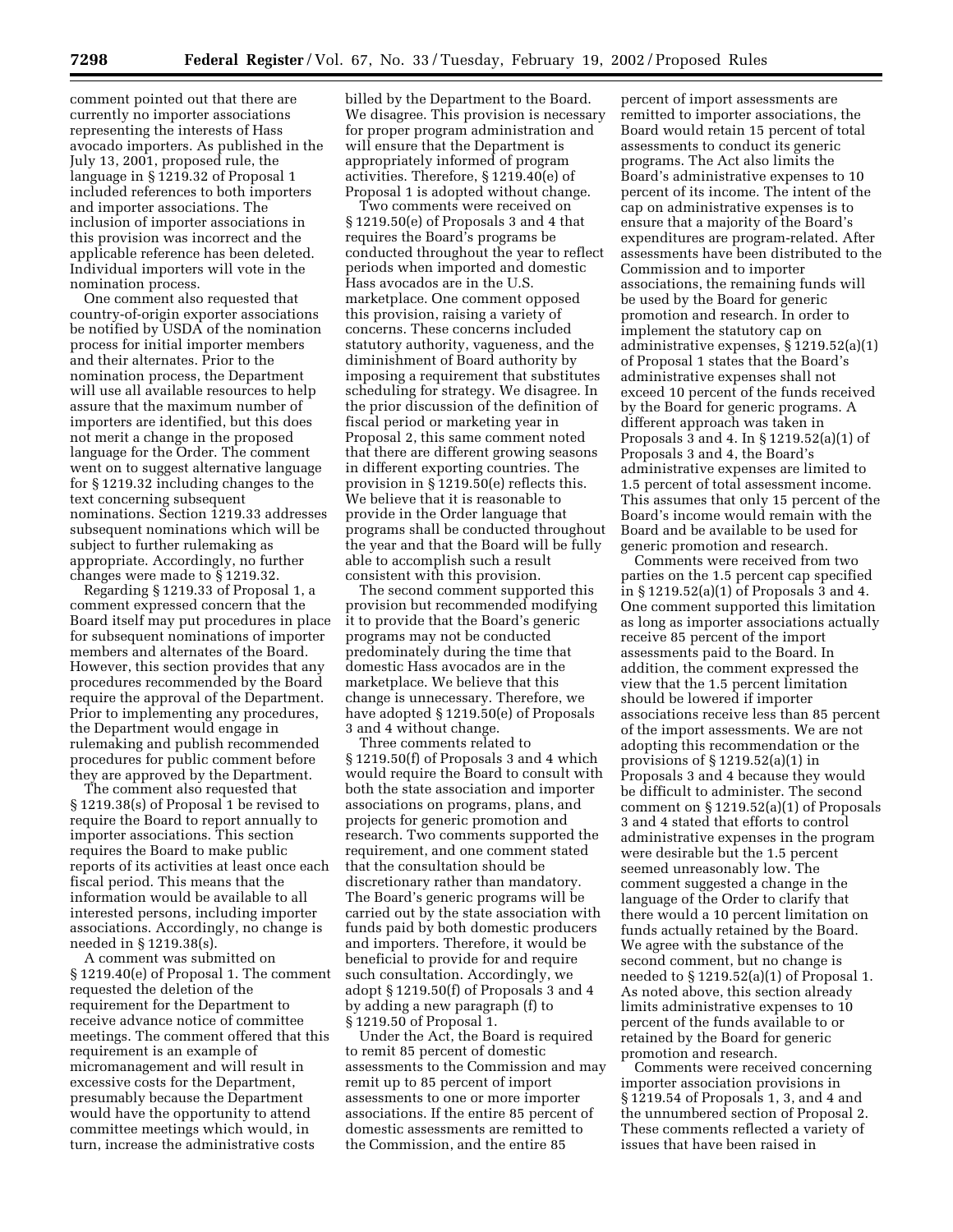connection with the establishment and function of importer associations under the Act and the Order. With regard to the unnumbered section in Proposal 2, statutory concerns were raised as to compelled membership and limiting certification to only one importer association per country of origin. The statutory authority for § 1219.54(u) of Proposals 3 and 4 was questioned while the list of information required for certification was not opposed as long as it was considered discretionary and as long as the import association contemplated in § 1219.54(l) of Proposal 1 was applicable rather than that referred to in paragraph (u). In addition, a comment offered support for § 1219.54 (u) and (v) of Proposals 3 and 4 with modifications that included establishing importer associations before the effective date of the Order; limiting one importer association per exporting country; and requiring participation of all importers of Hass avocados in one or more importer associations based on the country of origin of imports. The same comment offered an addition to § 1219.54 in the form of new paragraphs (w) and (x) concerning Board transfers, to importer associations, of 85 percent of all assessments paid on imports, prorating each country of origin, and concerning information required for the Department to certify associations. Paragraph (w) is not authorized by the Act. Paragraph (x) is discussed in relationship to a new § 1219.58 on importer associations.

We have reviewed all relevant provisions of Proposals 1, 2, 3, and 4 concerning importer associations, taking into account the comments received, including modifications and additions to proposed language. We have considered these proposals and comments and created a new § 1219.58 relating to importer associations. Paragraph (a) of the new section adopts the language from paragraph (m) of § 1219.54 from Proposal 1. As a result, paragraph (l) of § 1219.54 of Proposal 1 has been revised to provide a reference to the new § 1219.58, and paragraphs (n) and (o) will be redesignated as paragraphs (m) and (n), respectively.

Further, we are deleting the second sentence of proposed § 1219.54 concerning first handlers and producers who are also handlers. The definition of first handler in § 1219.9 is applicable and, therefore, such a sentence is unnecessary.

Proposal 2 includes an unnumbered section that provides for the establishment of importer associations. One comment supported the adoption of this section, including the sentence in paragraph (a) of the unnumbered section

that states that one importer association could represent all importers of Hass avocados or importers from a particular country. We agree with this comment and have adopted this sentence as part of paragraph (b) of § 1219.58, with modifications for clarity.

The unnumbered section also provides that the Department would not certify more than one importer association per country of origin. One comment supported this provision. Another comment opposed the adoption of this requirement. We inadvertently indicated in the July 13, 2001, proposal that an Order could prohibit the Department from certifying more than one importer association per country of origin. The text of this appeared in Proposal 2. Such a provision is not authorized by the statute. Therefore, the sentence in paragraph (a) of the unnumbered section of Proposal 2 that would limit the number of importer associations that could be certified is not adopted.

One comment supported the adoption of paragraph (b) of the unnumbered section in Proposal 2 that provides that an importer association may be composed of importers as well as representatives of the foreign avocado exporting industries. Another comment supported the adoption of a paragraph (u) of § 1219.54 in Proposals 3 and 4. In addition to authorizing importer associations to be composed of importers, foreign producers, and exporters, paragraph (u) provides that importer associations establish their own bylaws and utilize existing organizations for establishment of their associations and coordination of their promotional and research efforts.

We agree that importer associations may be composed of importers as well as representatives of the foreign avocado exporting industries. Therefore, we have adopted paragraph (b) of the unnumbered section of Proposal 2 as part of paragraph (b) of the new § 1219.58. We believe the language in this paragraph is more appropriate than the similar language in paragraph (u). We also agree that importer associations should establish their own bylaws and may utilize existing organization for establishment of their associations and coordination of their promotional and research efforts. Therefore, we have adopted these provisions of paragraph (u) from § 1219.54 of Proposals 3 and 4 as part of paragraph (b) of the new § 1219.58.

Paragraph (u) also provides that importer associations be established within a reasonable amount of time after the effective date of this subpart. This provision was supported by one

comment and opposed by another. The comment in opposition of this provision stated that the Act gives no authority to require the establishment of importer associations within a reasonable time. We agree. The timing of the establishment of an importer association is at the discretion of importers. It should not be a requirement of the Order. Therefore, we are not adopting this provision of paragraph (u) of § 1219.54 of Proposals 3 and 4.

Another comment opposed the unpublished provision of Proposal 2 that would require all importers to join an importer association. The comment stated that this provision is not authorized by the Act and goes far beyond the intent of Congress in authorizing the establishment of importer associations. We agree. In identifying in the July 13, 2001, proposed rule the provisions in Proposals 3 and 4 that were not published because they were not authorized by the Act, we included the requirement that all importers join an importer association.

One comment recommended that the proposed Order allow importer associations to be certified by the Department before the effective date of the proposed Order. This would be impractical because importer associations cannot be certified by the Department prior to the effective date of the proposed Order. Therefore, this recommendation is not adopted.

Paragraph (v) of  $\S 1219.54$  in Proposals 3 and 4 includes criteria to be used by the Department in determining whether to certify importer associations. One comment included revised language for this section as a new paragraph  $(x)$ . Paragraph  $(x)(2)$  of the comment generally parallels paragraph (v)(2) of § 1219.54 of Proposals 3 and 4. However, the new paragraph  $(x)(2)$ would add to the criteria for certification evidence that an importer association is composed not only of importers but of foreign exporters. We disagree with this change. The inclusion of foreign exporters is not a requirement for importer associations under the Order. Therefore, it would not be appropriate to include this criteria, and we have adopted paragraph (v)(2) of § 1219.54 of Proposals 3 and 4 as published on July 13, 2001.

In addition, paragraph (x) does not include paragraph (v)(3) of § 1219.54 of Proposals 3 and 4. We disagree with the removal of this paragraph. The paragraph states that one of the criteria for certification is certification of the importer association's ability and willingness to further the aims and objectives of the Order. We believe this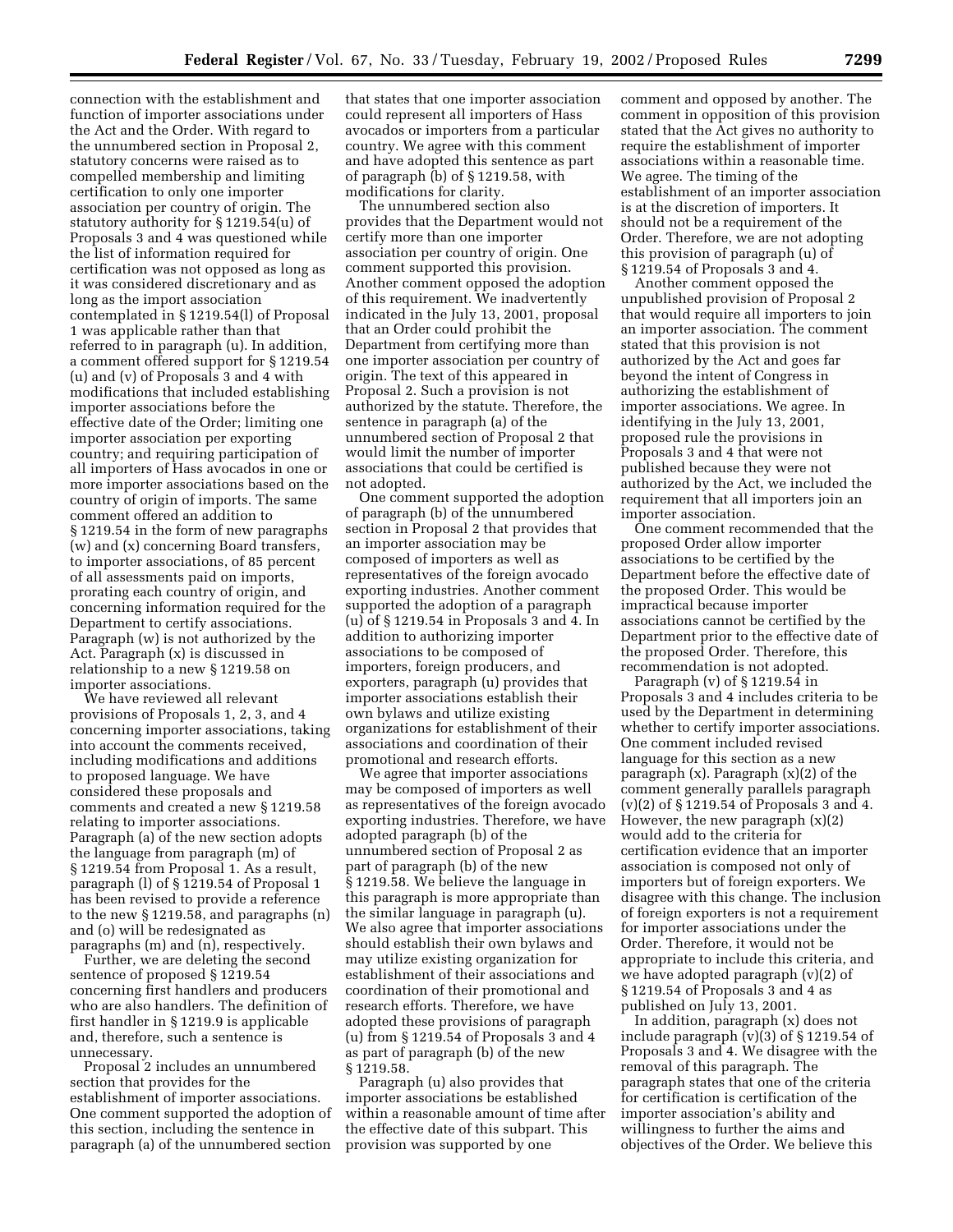criteria is of particular importance because importer associations that are certified to receive funds from the Board must agree to utilize the funds in conformance with the provisions of the Order. Therefore, we are adopting paragraph (v) of § 1219.54 in its entirety as paragraph (c) of the new § 1219.58.

Finally, in regard to § 1219.54(l) of Proposal 1, an importer association would receive an amount of assessment funds equal to 85 percent of the assessments paid on the Hass avocados imported by its members. Section 1219.54(1) of Proposal 2 states that an importer association shall receive an amount of assessments equal to the product obtained by multiplying the aggregate amount of assessments attributable to the pounds of Hass avocados imported by its member importers by 85 percent. The language in Proposal 2 and the language in Proposal 1 create the same requirement. Unlike Proposal 1, however, Proposal 2 expresses the requirement in terms of a mathematical calculation. We are adopting the language from § 1219.54(l) of Proposal 1 because it is not necessary to include the mathematical calculation in the Order.

There was one comment on § 1219.61 of Proposal 1 which covers books and records. Citing established research and promotion programs administered by the Department, the comment recommended that producers who are not also first handlers, and who are not responsible for remitting assessments to the Board, should not be subject to the recordkeeping requirement. We disagree. The Act itself provides that, not only first handlers and importers, but also producers are required to maintain books and records and make them available to the Department or the administrative staff of the Board. It may be necessary on occasion for the staff of the Board to audit the records of producers to verify the information provided in handler reports. Therefore, the comment is not adopted.

A comment supported, with modifications, the requirement for a list of importers as provided for in § 1219.64 of Proposal 1. We are not adopting the recommended modification that would require Customs to provide the list to importer associations and for such associations to review the list. Such a requirement is not consistent with section 1205(m)(3) of the Act. However, we are deleting the second sentence of § 1219.65 of Proposal 1 concerning the list of importers and Customs because they are not necessary in view of language in the Act. The Act requires Customs to provide this information to the Department and the staff of the

Board on request. Another comment noted that the requirement in § 1219.65 of Proposal 2 was redundant and unnecessary, adding that the Secretary would have the authority to obtain such a list in any event. Section 1219.65 provides that on request of the Secretary or the Board, the Association would provide to the Secretary or the administrative staff of the Board, a list of producers of Hass avocados. We disagree and believe that such a provision is appropriate for inclusion in the Order.

Section 1219.70 *Right of the Secretary* provides that all fiscal matters, plans, projects, contracts, rule or regulations, reports, or other substantive actions proposed and prepared by the Board are required to be submitted to the Secretary for approval. A comment stated that this section should be eliminated. The comment believed the provision was redundant because all necessary provisions requiring submission of materials for the Secretary's approval were already in the Order. The comment particularly objected to inclusion of a requirement that the Secretary approve other substantive actions proposed and prepared by the Board indicating that the requirement was vague and ambiguous, would invite abuse of authority by USDA officials, and invite the subversion of the function of lawfully appointed Board members. We disagree. Research and promotion programs represent a federal and industry partnership that has been affirmed by Congress time and time again. The Department recognizes the expertise of the industry. At the same time, the Department has long-standing experience in administering and enforcing the provisions of these programs. The Department has and will continue to maintain the integrity of such programs. While industries may take advantage of the benefits of research and promotion programs, certain responsibilities attach, including those referenced in § 1219.70. Therefore, no change is made.

In addition, commenters made a number of recommendations which cannot be adopted because they are inconsistent with or not authorized by the Act. These comments appeared in a variety of contexts with some being raised in overall or general concerns and with others in terms of alternatives or modifications and others spanning provisions or a provision of the proposals. These recommendations include amending the proposed Order to provide for the following: a requirement for proportional representation of producers and

importers on the Board as a whole; a requirement for all importers and country-of-origin producers and exporters to participate in importer associations; authority for the Board to assess all varieties of avocados; a requirement for the Board to contract with country-of-origin importer associations in the same manner and with the same effect as with the State association; authority for importers to pay import assessment 30 days after the end of the month in which imported Hass avocados are sold in the United States; a requirement for importer associations to receive 85 percent of all import assessments, prorated by each country of origin; and authority for producers and importers to receive credit towards their assessments under the proposed program for contributions to generic state or country-of-origin promotion programs at a regional, state, or local level.

Comments were also received relating to the procedures used in connection with notice and comment rulemaking. For example, one requested that its comments be published in their entirety in the **Federal Register**. All comments were posted in their entirety on the USDA–AMS website at the time they were received by the Department. In addition, comments are discussed and responded to in this rule, as appropriate, in the context of the discussions that appear herein. Another comment raised concerns regarding what is in effect an opportunity for rebuttal of the other comments. In this rulemaking, we have provided opportunity for comment that is consistent with applicable law and made every attempt to include the views of all interested persons as part of this proceeding.

In summary, Proposal 1 is adopted with the following changes: Revising § 1219.30(b)(3), § 1219.30(d), § 1219.31(b), § 1219.32(a)(1) and (2), and § 1219.32(b); correcting a citation in § 1219.42(d); adding new paragraphs (e) and (f) from Proposals 3 and 4 to § 1219.50; revising § 1219.54(b)(3) and (l); deleting paragraph (m) from § 1219.54 and redesignating paragraphs (n) and (o) in that section; adding a new § 1219.58 from Proposals 1, 3, and 4 with modifications; revising § 1219.64; and adding a new § 1219.65 from Proposal 2. Other provisions of Proposals 2, 3, and 4 are not adopted. Miscellaneous changes were also made to the following provisions for the purpose of clarity and consistency: § 1219.12; § 1219.39(c); § 1219.52(a)(1); § 1219.54(m)(3); § 1219.58(b); § 1219.63(a); § 1219.71(a); and § 1219.77.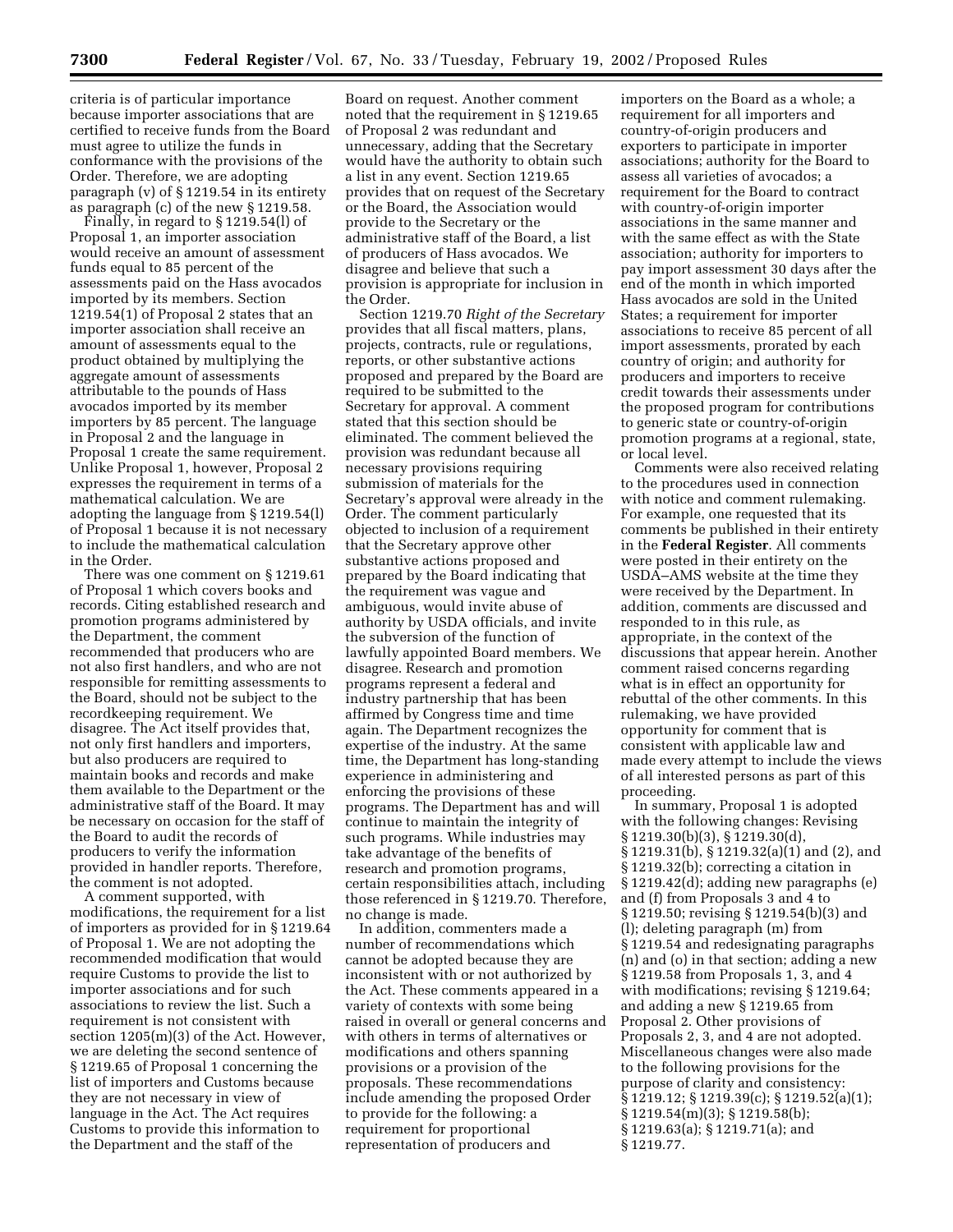A referendum will be conducted among eligible Hass avocado producers and importers to determine whether they favor implementation of the Hass Avocado Promotion, Research, and Information Order. The referendum order will be published in the **Federal Register** at a later date following the publication of this proposed order and the final rule providing for referendum procedures. The representative period for eligibility for voting in the referendum and the dates for registration and for voting will be announced in the referendum order.

## **List of Subjects in 7 CFR Part 1219**

Administrative practice and procedure, Advertising, Consumer information, Hass avocados, Marketing agreements, Promotion, Reporting and recordkeeping requirements.

For the reasons set forth in the preamble, AMS proposes to amend 7 CFR chapter XI as follows:

## **PART 1219—HASS AVOCADO PROMOTION, RESEARCH, AND INFORMATION**

1. The authority citation for part 1219 continues to read as follows:

**Authority:** 7 U.S.C. 7801–7813.

2. Subpart A is added to part 1219 to read as follows:

## **Subpart A–Hass Avocado Promotion, Research, and Information Order**

#### **Definitions**

| Sec.    |                                  |
|---------|----------------------------------|
| 1219.1  | Act.                             |
| 1219.2  | Association.                     |
| 1219.3  | Conflict of interest.            |
| 1219.4  | Consumer information.            |
| 1219.5  | Crop year.                       |
| 1219.6  | Customs.                         |
| 1219.7  | Department.                      |
| 1219.8  | Exempt handler.                  |
| 1219.9  | First handler.                   |
| 1219.10 | Fiscal period or marketing year. |
| 1219.11 | Handle.                          |
| 1219.12 | Hass avocado.                    |
| 1219.13 | Hass Avocado Board.              |
| 1219.14 | Importer.                        |
| 1219.15 | Industry information.            |
| 1219.16 | Marketing.                       |
| 1219.17 | Order.                           |
| 1219.18 | Part and subpart.                |
| 1219.19 | Person.                          |
| 1219.20 | Producer.                        |
| 1219.21 | Programs, plans, and projects.   |
| 1219.22 | Promotion.                       |
| 1219.23 | Research.                        |
| 1219.24 | Secretary.                       |
| 1219.25 | State.                           |
| 1219.26 | United States.                   |

## **The Hass Avocado Board**

1219.30 Establishment and membership.

- 1219.31 Initial nomination and appointment of producer members and alternates.
- 1219.32 Initial nomination and appointment of importer members and alternates.
- 1219.33 Subsequent nomination and appointment of Board members and alternates.
- 1219.34 Failure to nominate.<br>1219.35 Term of office.
- Term of office.
- 1219.36 Vacancies.
- 
- 1219.37 Alternate members.<br>1219.38 Powers and duties. Powers and duties.
- 1219.39 Board procedure.
- 1219.40 Committee procedure.
- 1219.41 Compensation and expenses.
- 1219.42 Prohibited activities.

#### **Budgets, Expenses, and Assessments**

- 1219.50 Budgets, programs, plans, and projects.
- 1219.51 Contracts and agreements.<br>1219.52 Control of administrative
- Control of administrative costs.
- 1219.53 Budget and expenses.
- 1219.54 Assessments.<br>1219.55 Exemption fro
- Exemption from assessment.
- 1219.56 Adjustments of accounts.
- 1219.57 Patents, copyrights, trademarks, publications, and product formulations. 1219.58 Importer associations.

#### **Books, Records, and Reports**

- 
- 1219.60 Reports. Books and records.
- 1219.62 Books and records of the Board.
- 1219.63 Confidential treatment.<br>1219.64 List of importers.
	- List of importers.
- 1219.65 List of producers.

#### **Miscellaneous**

- 1219.70 Right of the Secretary.
- 1219.71 Suspension or termination.
- 1210.72 Proceedings after termination.
- 1219.73 Effect of termination or
- amendment. 1219.74 Personal liability.
- 
- 1219.75 Separability. 1219.76 Amendments.
- 1219.77 OMB control numbers.

## **Subpart A—Hass Avocado Promotion, Research, and Information Order**

#### **§ 1219.1 Act.**

*Act* means the Hass Avocado Promotion, Research, and Information Act of 2000, Pub. L. 106–387, 7 U.S.C. 7801–7813, and any amendments thereto.

## **§ 1219.2 Association.**

*Association* means an avocado organization established by State statute in a State with the majority of Hass avocado production in the United States.

### **§ 1219.3 Conflict of interest.**

*Conflict of interest* means a situation in which a Board member or employee has a direct or indirect financial interest in a person who performs a service for,

or enters into a contract with, the Board for anything of economic value.

#### **§ 1219.4 Consumer information.**

*Consumer information* means any action or program that disseminates or otherwise provides information to consumers and other persons, on the use, nutritional attributes, and other information that will assist consumers and other persons in the United States in making evaluations and decisions regarding the purchase, preparation, and use of Hass avocados.

## **§ 1219.5 Crop year.**

*Crop year* means the period from November 1 of one year through October 31 of the following year, or such other one-year period recommended by the Board and approved by the Secretary.

## **§ 1219.6 Customs.**

*Customs* means the United States Customs Service.

#### **§ 1219.7 Department.**

*Department* means the United States Department of Agriculture.

## **§ 1219.8 Exempt handler.**

*Exempt handler* means a person who would otherwise be considered a first handler, except that all Hass avocados purchased by the person have already been subject to assessments under the Order. A person who handles both Hass avocados that have already been subject to assessments under the Order and Hass avocados that have not been subject to assessments under the Order is a first handler.

## **§ 1219.9 First handler.**

*First handler* means a person operating in the Hass avocado marketing system that sells domestic or imported Hass avocados for consumption in the United States and who is responsible for remitting assessments to the Board. For the purposes of the Order, the term means the first person who handles Hass avocados for sale (except a common or contract carrier of Hass avocados owned by another person), including a producer who handles Hass avocados for sale of the producer's own production.

#### **§ 1219.10 Fiscal period or marketing year.**

*Fiscal period* or *marketing year* means the period beginning on November 1 of any year and extending through the last day of October of the following year, or such other consecutive 12-month period as shall be recommended by the Board and approved by the Secretary.

## **§ 1219.11 Handle.**

*Handle* means to pack, process, transport, purchase, or in any other way

**Definitions**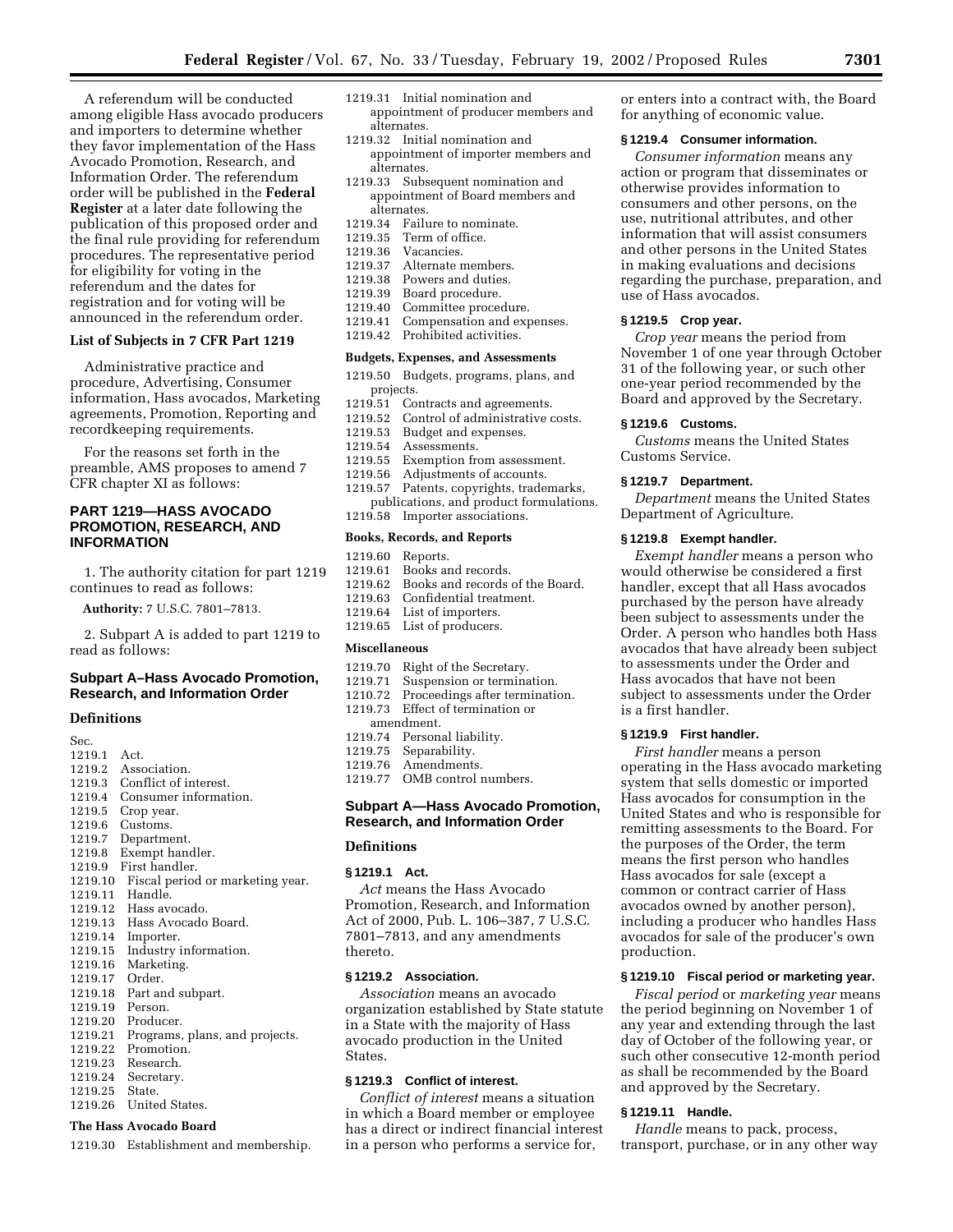to place or cause Hass avocados to which one has title or possession to be placed in the current of commerce. Such term shall not include the transportation or delivery of Hass avocados by the producer thereof to a handler.

## **§ 1219.12 Hass avocado.**

*Hass avocado* means the fruit grown in or imported into the United States of the species *Persea americana* Mill., or other type of avocados that, in the determination of the Board, with approval of the Secretary, is so similar to the Hass variety avocado as to be indistinguishable to consumers in fresh form. The term shall include all fruit in fresh, frozen, or any other processed form.

#### **§ 1219.13 Hass Avocado Board.**

*Hass Avocado Board* or the *Board* means the administrative body established pursuant to § 1219.40.

#### **§ 1219.14 Importer.**

*Importer* means any person who imports Hass avocados into the United States. The term includes a person who holds title to Hass avocados produced outside of the United States immediately upon release by Customs, as well as any person who acts on behalf of others, as an agent, broker, or consignee, to secure the release of Hass avocados from Customs and the introduction of the released Hass avocados into the current of commerce and who is listed in the import records of Customs as the importer of record for such Hass avocados.

## **§ 1219.15 Industry information.**

*Industry information* means information, programs, and activities that are designed to increase efficiency in processing, enhance the development of new markets and marketing strategies, increase marketing efficiency, and enhance the image of Hass avocados and the Hass avocado industry in the United States.

#### **§ 1219.16 Marketing.**

*Marketing* means any activity related to the sale or other disposition of Hass avocados in any channel of commerce.

# **§ 1219.17 Order.**

*Order* means this subpart.

## **§ 1219.18 Part and subpart.**

*Part* means the Order and all rules, regulations, and supplemental orders issued pursuant to the Act and the Order. The Order itself shall be a *subpart* of such part.

## **§ 1219.19 Person.**

*Person* means any individual, group of individuals, firm, partnership,

corporation, joint stock company, association, cooperative, or any other legal entity.

## **§ 1219.20 Producer.**

*Producer* means any person who is engaged in the business of producing Hass avocados in the United States for commercial use, who owns, or shares the ownership and risk of loss, of such Hass avocados.

#### **§ 1219.21 Programs, plans, and projects.**

*Programs, plans, and projects* means those research, promotion, and information programs, plans, studies, or projects established pursuant to § 1219.50.

#### **§ 1219.22 Promotion.**

*Promotion* means any action to advance the image, desirability, or marketability of Hass avocados in the United States, including paid advertising, sales promotion, and publicity. Promotion activities are designed to improve the competitive position and stimulate sales of Hass avocados in the domestic marketplace.

#### **§ 1219.23 Research.**

*Research* means any type of test, study, or analysis relating to market research, market development, and market efforts, or relating to the use, quality, or nutritional value of Hass avocados, other related food science research, or research designed to advance the knowledge, image, desirability, usage, or marketability of Hass avocados in the United States.

#### **§ 1219.24 Secretary.**

*Secretary* means the Secretary of Agriculture of the United States or any other officer or employee of the Department to whom authority has heretofore been delegated, or to whom authority may hereafter be delegated, to act in the Secretary's stead.

#### **§ 1219.25 State.**

*State* means any of the several 50 States of the United States, the District of Columbia, the Commonwealth of Puerto Rico, the Commonwealth of the Northern Mariana Islands, the United States Virgin Islands, Guam, American Samoa, the Republic of the Marshall Islands, and the Federated States of Micronesia.

## **§ 1219.26 United States.**

*United States* means collectively the several 50 States of the United States, the District of Columbia, the Commonwealth of Puerto Rico, the Commonwealth of the Northern Mariana Islands, the United States Virgin Islands, Guam, American Samoa, the

Republic of the Marshall Islands, and the Federated States of Micronesia.

## **Hass Avocado Board**

## **§ 1219.30 Establishment and membership.**

(a) A Hass Avocado Board, hereinafter called the Board, is hereby established to administer the terms and provisions of this subpart. The Board shall consist of 12 members nominated by the Hass avocado industry and appointed by the Secretary as provided in this subpart, each of whom shall have an alternate nominated and appointed in the same manner as members of the Board are nominated and appointed. Board members and alternates shall be domiciled in the United States.

(b) The membership of the Board shall be divided as follows:

(1) Seven members and their alternates shall be producers of Hass avocados that are subject to assessments under this subpart;

(2) Two members and their alternates shall be importers of Hass avocados that are subject to assessments under this subpart; and

(3) Three members shall be producers of Hass avocados that are subject to assessments under this subpart or importers of Hass avocados that are subject to assessments under this subpart. Producers and importers shall be allocated to these positions so as to assure as nearly as possible that the composition of the 12-member Board reflects the proportion of domestic production and imports supplying the United States market. Such proportion shall be based on the Secretary's determination of the average volume of domestic production and the average volume of imports into the United States market over the previous three years, based on all information available to the Secretary.

(c) Three years after the assessment of funds commences pursuant to this subpart, and at the end of each threeyear period thereafter, the Board shall review the production of domestic Hass avocados in the United States and the volume of imported Hass avocados on the basis of the amount of assessments collected from producers and importers over the immediately preceding threeyear period and, if warranted, recommend to the Secretary the reapportionment of the positions authorized in paragraph (b)(3) of this section to reflect changes in the proportion of domestic Hass avocado production to the volume of imported Hass avocados, to the extent possible in the Act. Any adjustment under this paragraph shall be subject to the review and approval of the Secretary.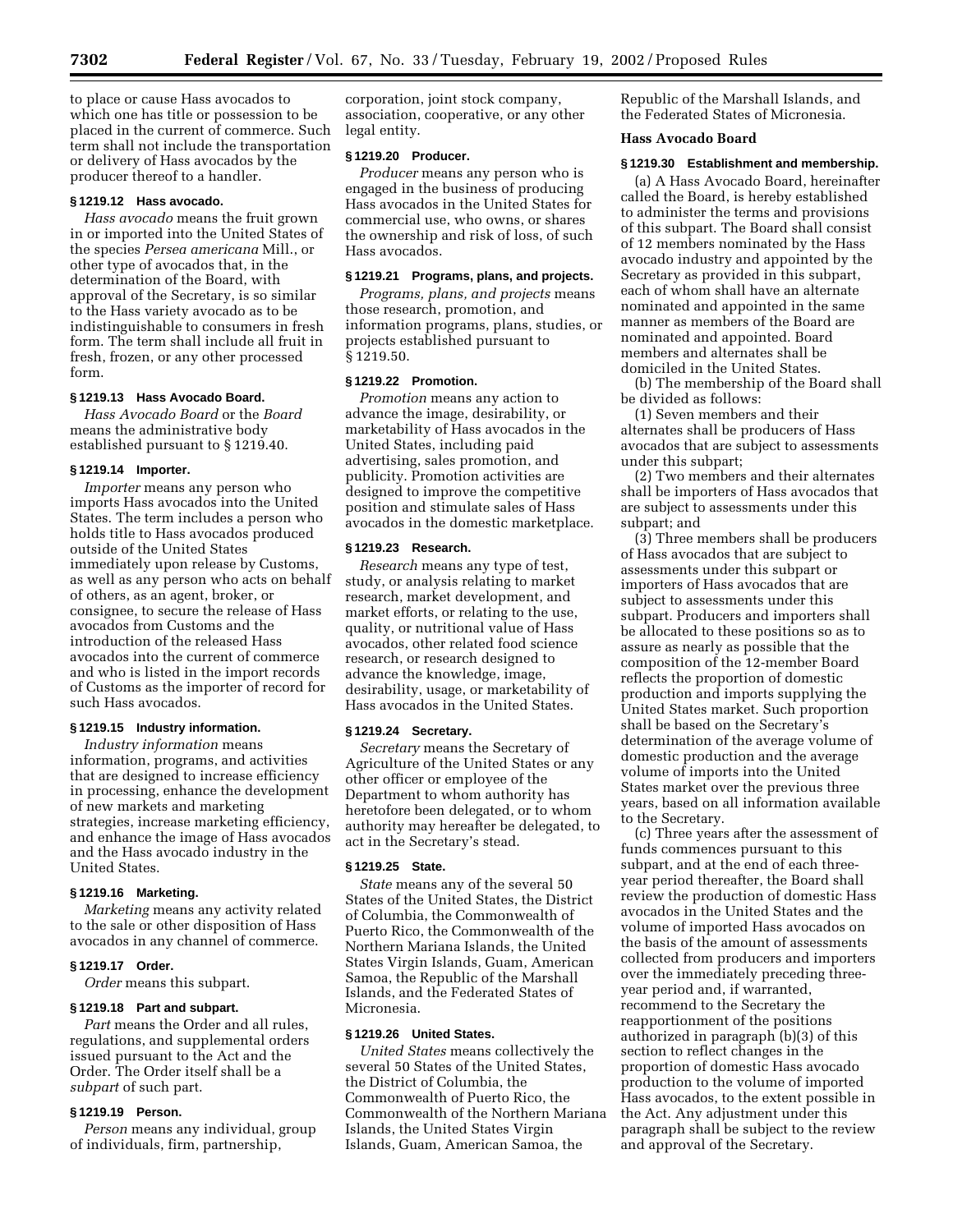(d) For purposes of this section, *importer* means a person who is involved in, as a substantial activity, the importation of Hass avocados for sale or marketing in the United States (either directly or as an agent, broker, or consignee of any person that produces Hass avocados outside of the United States for sale in the United States), who is subject to assessments under the Order, and who is listed by Customs as the importer of record for such Hass avocados. A substantial activity means that the volume of a person's Hass avocado imports must exceed the volume of the person's production or handling of domestic Hass avocados.

#### **§ 1219.31 Initial nomination and appointment of producer members and alternates.**

(a) The Association will nominate producer members and alternates to serve on the Board in accordance with the following procedures.

(1) Within 30 days of implementation of this subpart, the Association shall establish a list of producers in the United States who are eligible to serve on the Board and notify all producers that they may nominate persons to serve as members and alternates on the Board.

(2) After names are received from the producers, the Association shall prepare a ballot with the names of all persons nominated and mail it to all producers to allow them the opportunity to vote for the persons who will represent their interests on the Board.

(3) After tabulating the vote, the Association shall announce the results and submit two names for each producer member and two names for each alternate producer member to the Secretary from the persons receiving the highest number of votes.

(b) The Secretary shall select the producer members and alternates of the Board from the names submitted by the Association. Following the selection of the producer members, the Secretary shall select the alternate producer members. In selecting the alternate members, the Secretary shall consider the names submitted by the Association for each alternate member position along with the individuals whose names were submitted by the Association for each Board member position but were not selected for that position.

#### **§ 1219.32 Initial nomination and appointment of importer members and alternates.**

(a) The Department will conduct the nomination process for the initial importer members and alternates on the Board in accordance with the following procedures.

(1) Within 30 days of implementation of this subpart, the Department shall notify all known importers and importer organizations that they may nominate persons to serve as importer members and alternates on the Board.

(2) After names are received from the importers and importer organizations, the Department shall prepare a ballot with the names of all persons nominated and mail it to all known importers to allow them the opportunity to vote for the persons who will represent their interests on the Board.

(3) After tabulating the vote, the Department shall announce the results and submit two names for each importer member and two names for each alternate importer member to the Secretary from the persons receiving the highest number of votes.

(b) The Secretary shall select the importer members and alternates of the Board from the nominees elected by importers. Following the selection of the importer members, the Secretary shall select the alternate importer members. In selecting the alternate members, the Secretary shall consider the names for each alternate member position along with the individuals who were elected by importers for each Board member position but were not selected for that position.

#### **§ 1219.33 Subsequent nomination and appointment of Board members and alternates.**

The Board's staff shall announce at least 150 days in advance of the expiration of members' and alternates' terms that such terms are expiring and shall solicit nominations in accordance with procedures recommended by the Board and approved by the Secretary. Nominations for such positions should be submitted to the Secretary no less than 90 days prior to the expiration of the terms.

#### **§ 1219.34 Failure to nominate.**

In any case in which producers or importers fail to nominate individuals for appointment to the Board, the Secretary may appoint individuals to fill vacancies from the appropriate segments of the industry.

## **§ 1219.35 Term of office.**

The members and alternate members of the Board shall serve for terms of three years, except the members of the initial Board shall serve terms as follows: Four members and four alternates shall serve for two-year terms; four members and four alternates shall serve for three-year terms; and four members and four alternates shall serve for four-year terms. No member shall

serve more than two consecutive threeyear terms. Members and alternates serving initial two-year or four-year terms may serve for one additional three-year term. A Board member may serve as an alternate during the years the member is ineligible for a member position. Each term of office will end on October 31, with new terms of office beginning on November 1.

#### **§ 1219.36 Vacancies.**

(a) In the event any member or alternate of the Board ceases to be a member of the category of members from which the member was appointed to the Board, such member or alternate shall be disqualified from serving on the Board and the position shall automatically become vacant.

(b) If a member of the Board consistently refuses to perform the duties of a member of the Board, or if a member of the Board engages in acts of dishonesty or willful misconduct, the Board may recommend to the Secretary that the member be removed from office. If the Secretary finds that the recommendation of the Board shows adequate cause, the member shall be removed from office.

(c) Should any Board member position become vacant in the event of the death, removal, resignation, or disqualification, the alternate of that member shall automatically assume the position of said member. The alternate shall serve until the end of the member's normal term. If there is no alternate member to assume the position of member, the successor member and alternate shall be nominated and selected in the manner specified in §§ 1219.31, 1219.32, or 1219.33.

(d) Should any alternate member become vacant in the event of death, removal, resignation, or disqualification, the Board may nominate persons to serve for the unexpired term of such alternate member. The nomination shall be conducted at a regularly scheduled Board meeting as soon as practicable after the vacancy occurs. The Board may solicit the names of nominees from producers and importers prior to the meeting and from the floor of the meeting. All nominees must meet the qualifications for nomination. The Board shall submit two nominees for each vacancy to the Secretary. A vacancy will not be required to be filled if the unexpired term is less than six months.

## **§ 1219.37 Alternate members.**

An alternate member of the Board, during the absence of the member for whom the person is the alternate, shall act in the place and stead of such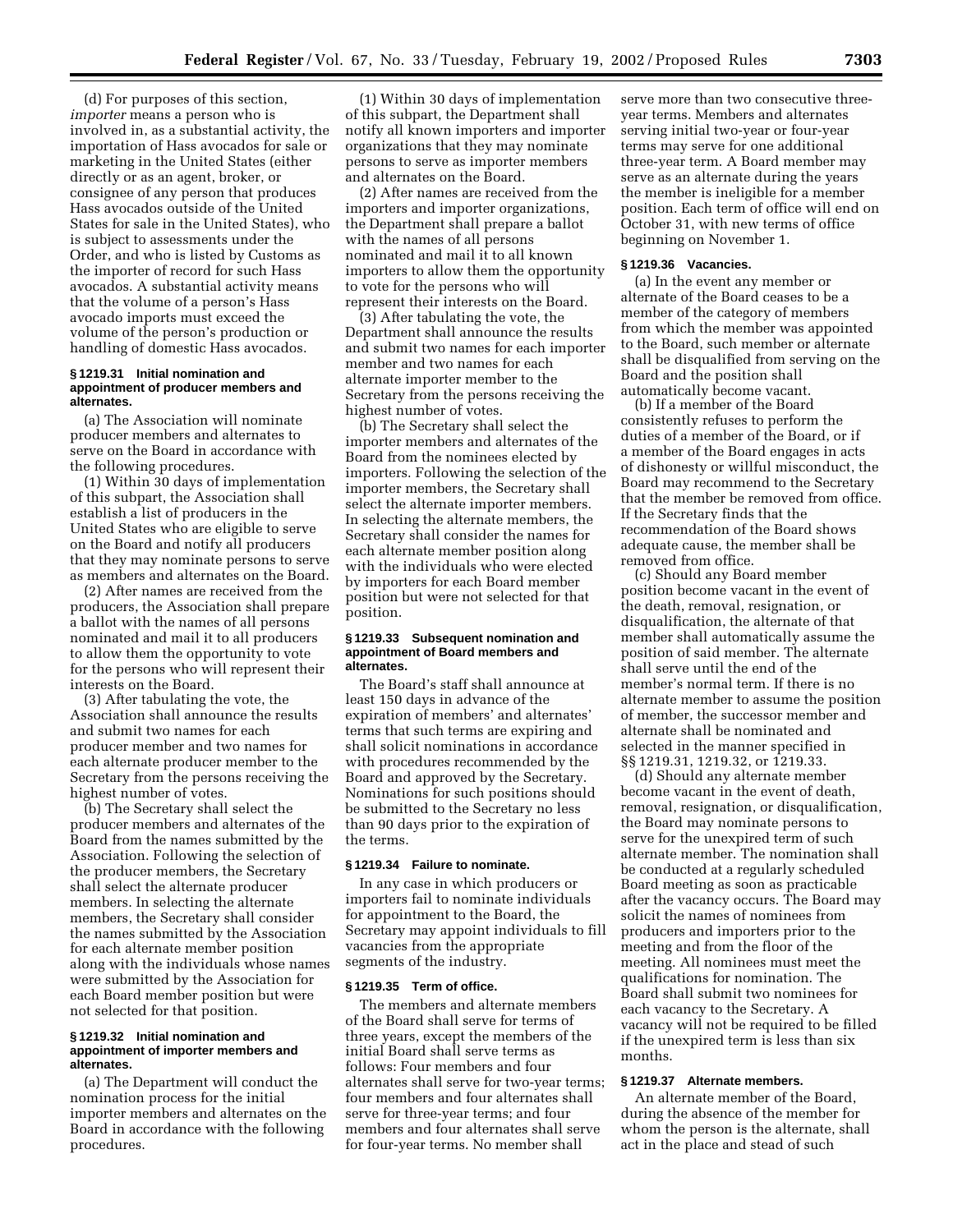member and perform such duties as assigned. In the event of the death, removal, resignation, or disqualification of any member, the alternate for that member shall automatically assume the position of said member. In the event that both a member of the Board and the alternate are unable to attend a meeting, the Board may not designate any other alternate to serve in such member's or alternate's place and stead for the meeting.

#### **§ 1219.38 Powers and duties.**

The Board shall have the following powers and duties in addition to the responsibilities and authorities specified in other sections of this subpart:

(a) To administer the Order in accordance with its terms and conditions and to collect assessments;

(b) To develop and recommend to the Secretary for approval such bylaws as may be necessary for the functioning of the Board and such rules as may be necessary to administer the Order, including activities authorized to be carried out under the Order;

(c) To meet, organize, and select from among the members of the Board a chairperson, other officers, committees, and subcommittees, at the start of each fiscal period, and at such other times as the Board determines to be appropriate;

(d) To recommend to the Secretary rules and regulations to effectuate the terms and conditions of this subpart;

(e) To employ such persons, other than the members, as the Board considers necessary to assist the Board in carrying out its duties and to determine the compensation and specify the duties of such persons;

(f) To appoint from its members an executive committee and to delegate to the committee authority to administer the terms and provisions of this subpart under the direction of the Board and within the policies determined by the Board and approved by the Secretary;

(g) To develop budgets for the implementation of this subpart and submit the budgets to the Secretary for approval and to propose and develop (or receive and evaluate), approve, and submit to the Secretary for approval programs, plans, and projects for Hass avocado promotion, industry information, consumer information, or related research;

(h) To develop and implement after the approval by the Secretary programs, plans, and projects for Hass avocado promotion, industry information, consumer information, or related research, to contract or enter into agreements with appropriate persons to implement the programs, plans, and

projects, and to pay the costs of the implementation of contracts and agreements with funds collected under this subpart;

(i) To maintain such records and books and prepare and submit such reports and records from time to time to the Secretary as the Secretary may prescribe; to make appropriate accounting with respect to the receipt and disbursement of all funds entrusted to it; and to keep records that accurately reflect the actions and transactions of the Board;

(j) To work to achieve an effective, continuous, and coordinated program of promotion, research, consumer information, and industry information designed to strengthen the Hass avocado industry's position in the domestic marketplace; to maintain and expand existing domestic markets and uses for Hass avocados; to create new domestic markets; and to carry out programs, plans, and projects designed to provide maximum benefits to the Hass avocado industry;

(k) To evaluate on-going and completed programs, plans, and projects for Hass avocado promotion, industry information, consumer information, or related research and to comply with the independent evaluation provisions of the Federal Agricultural Improvement and Reform Act of 1996 [7 U.S.C. 7401 *et seq.*];

(l) To receive, investigate, and report to the Secretary complaints of violations of the Order;

(m) To recommend to the Secretary amendments to this Order;

(n) To invest, pending disbursement under a program, plan, or project, funds collected through assessments authorized under this Act only in:

(1) Obligations of the United States or any agency of the United States;

(2) General obligations of any State or any political subdivision of a State;

(3) Any interest-bearing account or certificate of deposit of a bank that is a member of the Federal Reserve System; or

(4) Obligations fully guaranteed as to principal and interest by the United States, except that income from any such invested funds may be used only for a purpose for which the invested funds may be used;

(o) To borrow funds necessary for the startup expenses of the Order;

(p) To cause the books of the Board to be audited by a qualified independent auditor at the end of each fiscal period and to submit a report of the audit directly to the Secretary;

(q) To give the Secretary the same notice of meetings and teleconferences of the Board and its committees as is

given to members in order that the Secretary's representative(s) may attend or participate in the meetings;

(r) To act as intermediary between the Secretary and any producer, first handler, or importer;

(s) To periodically prepare and make public reports of its activities carried out, and at least once each fiscal period, to make public an accounting of funds received and expended; and

(t) To notify Hass avocado producers, first handlers, and importers of all Board meetings through news releases or other means.

# **§ 1219.39 Board procedure.**

(a) At a properly convened meeting of the Board, seven (7) members, including alternates acting in place of members of the Board, shall constitute a quorum: *Provided*, that such alternates shall serve only when the member is absent from a meeting. Any action of the Board shall require the concurring votes of a majority of those present and voting. At assembled meetings, all votes shall be cast in person.

(b) In lieu of voting at a properly convened meeting and, when in the opinion of the chairperson of the Board such action is considered necessary, the Board may take action if supported by one vote more than 50 percent of the members by mail, telephone, electronic mail, facsimile, or other means of communication. Such alternative means for the Board taking action may be undertaken for various reasons. These reasons include the need to address matters of an emergency nature when there is not enough time to call an assembled meeting of the Board. All telephone votes shall be confirmed promptly in writing. In that event, all members must be notified and provided an opportunity to vote. Any action so taken shall have the same force and effect as though such action had been taken at a properly convened meeting of the Board. All votes shall be recorded in the Board minutes.

(c) All Board members and alternates and the Secretary will be notified at least 10 days in advance of all Board meetings, except the chairperson of the Board can waive the 10-day requirement in matters of an emergency nature.

(d) Each member of the Board will be entitled to one vote on any matter put to the Board, and the motion will carry if supported by one vote more than 50 percent of the total votes represented by the Board members present.

(e) There shall be no voting by proxy. (f) The chairperson shall be a voting member of the Board.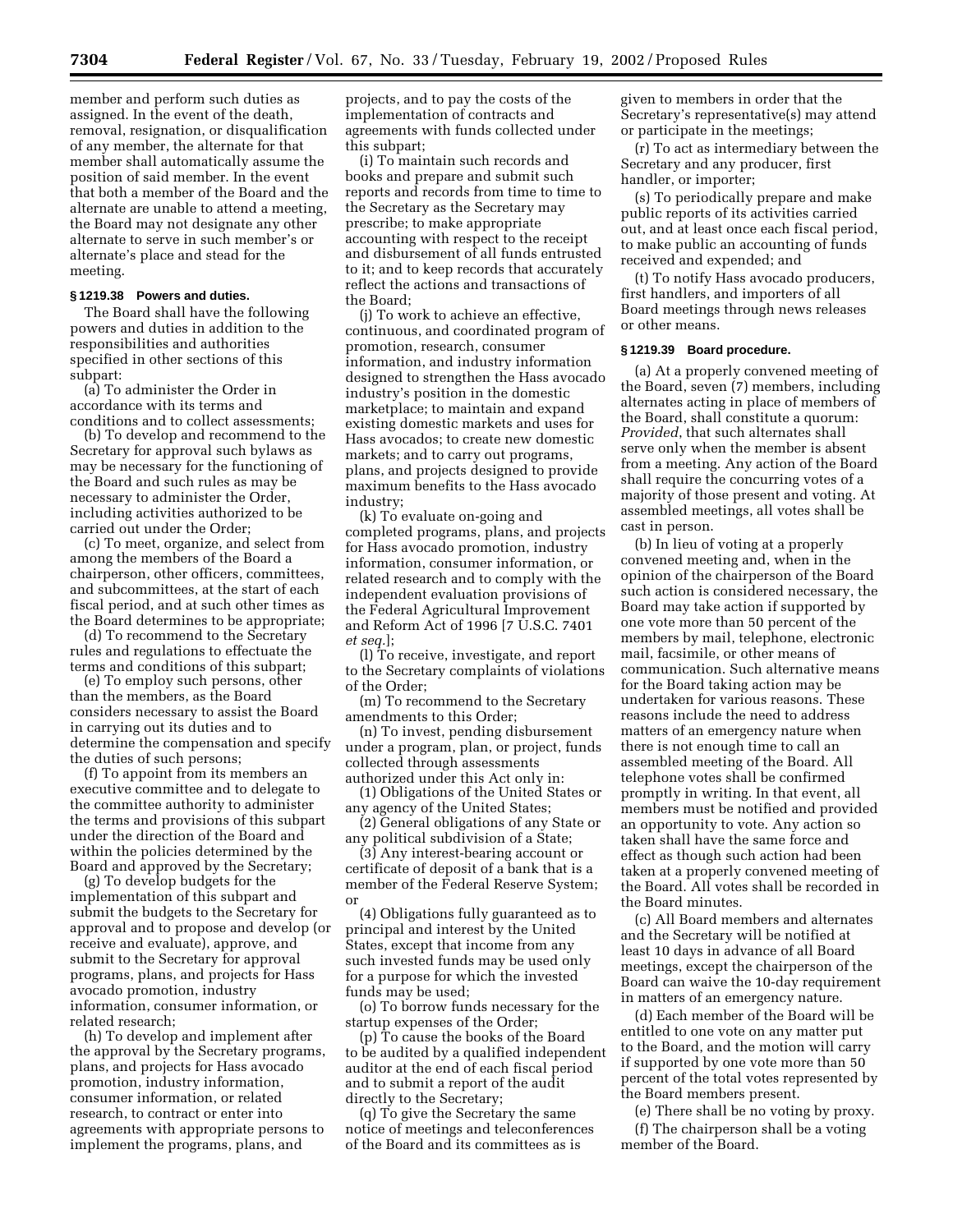#### **§ 1219.40 Committee procedure.**

(a) The Board may establish committees as deemed necessary to carry out the purposes and objectives of the Order.

(b) The chairperson of the Board shall appoint all committee chairpersons and shall appoint all members of each committee after consultation with the committee chairperson affected. Appointments are subject to approval by the Board and may be changed from time to time as determined by the chairperson of the Board with the concurrence of the Board.

(c) The chairperson of the Board may appoint committee members from among the Board members and alternates and from the industry in general.

(d) The rules and procedures under which committees conduct their activities shall be prescribed in the Board's bylaws.

(e) Committee members and the Secretary will be notified at least 10 days in advance of all committee meetings.

(f) It will be considered a quorum at a committee meeting when at least one more than half of those assigned to the committee are present.

(g) There shall be no voting by proxy on committees.

(h) The chairperson of the Board shall be an ex-officio member of all committees.

#### **§ 1219.41 Compensation and expenses.**

(a) The members and alternates of the Board and committee members shall serve without compensation but shall be reimbursed for reasonable out-of-pocket expenses, as approved by the Board, incurred by them in the performance of their duties.

(b) The Board shall have in place sufficient internal controls to prevent reimbursements or expenditures for unreasonable or otherwise controversial travel and meeting expenses.

#### **§ 1219.42 Prohibited activities.**

The Board may not engage in and shall prohibit its employees and agents from engaging in:

(a) Any action that would be a conflict of interest. For the purposes of this subpart, Board members and employees thereof must disclose any relationship with any organization or company that has a contract with the Board or operates a State promotion program. No member may vote on any matter in which the member or member's business entity has a financial interest.

(b) Using funds collected under this subpart for the purpose of influencing legislation or governmental action or

policy, by local, national, and foreign governments, except to develop and make recommendations to the Secretary as provided for in this subpart.

(c) In a program, plan, or project conducted under this subpart:

(1) Making any reference to private brand names or making false, misleading, disparaging, or unwarranted claims on behalf of Hass avocados or

(2) Making any false, misleading, or disparaging statements with respect to the attributes or use of any agricultural product. This section shall not preclude the Board from offering its programs, plans, and projects for use by commercial parties under such terms and conditions as the Board may prescribe as approved by the Secretary.

(d) For the purposes of this section, a reference to State of origin or country of origin does not constitute a reference to a private brand name with regard to any funds credited to or disbursed by the Board to the Association or to any importer association established in accordance with § 1219.54.

#### **Budgets, Expenses, and Assessments**

#### **§ 1219.50 Budgets, programs, plans, and projects.**

(a) The Board shall submit to the Secretary, on a fiscal period basis, annual budgets of its anticipated expenses and disbursements of the Board in the administration of this subpart, including the projected costs of Hass avocado promotion, industry information, consumer information, and related research programs, plans, and projects. The first budget, which shall be submitted promptly after the effective date of this subpart, shall cover such period as may remain before the beginning of the next fiscal period. If such fiscal period is 90 days or less, the first budget shall cover such period, as well as the next fiscal period. Thereafter, the Board shall submit budgets for each succeeding fiscal period not less than 60 days before the beginning of such fiscal period.

(b) The Board shall receive and evaluate, or on its own initiative develop programs, plans and projects for Hass avocado promotion, industry information, consumer information as well as related research. The Board shall submit to the Secretary for approval any program, plan, or project authorized in this subpart. Such programs, plans or projects shall provide for:

(1) The establishment, implementation, issuance, effectuation, administration, and evaluation of appropriate programs, plans, or projects for advertising, sales promotion, other promotion, and consumer information

with respect to Hass avocados directed toward increasing the general demand for Hass avocados in the United States. Funds shall be available as necessary to carry out this section;

(2) The establishment,

implementation, issuance, effectuation, administration, and evaluation of appropriate programs, plans, and projects designed to strengthen the position of the Hass avocado industry in the domestic marketplace; to maintain, develop, and expand markets for Hass avocados in the United States; to lead to the development of new marketing strategies; to advance the image and desirability of, increase the efficiency of, and encourage further development of the Hass avocado industry; and to provide for the disbursement of necessary funds for the purposes described in this section;

(3) The establishment,

implementation, issuance, effectuation, administration, and evaluation of programs, plans, and projects for marketing development research; research on the sale, distribution, marketing, use, quality, and nutritional value of Hass avocados; and other research with respect to Hass avocado marketing, promotion, industry information, or consumer information, including the creation of new products thereof. Information acquired from such plans and projects shall be disseminated as appropriate. Funds shall be available as necessary to carry out this section; and

(4) The Board to enter into contracts or make agreements for the development and carrying out of research, promotion, and information, and pay for the costs of such contracts or agreements with funds collected pursuant to § 1219.54.

(c) A budget, program, plan, or project for Hass avocados promotion, industry information, consumer information, or related research may not be implemented prior to approval of the budget, program, plan, or project by the Secretary. If the Secretary fails to provide notice to the Board or approval or disapproval of a budget, program, plan, or project within 45 days after receipt, such budget, program, plan, or project shall be deemed approved by the Secretary and may be implemented by the Board.

(d) The Board, from time to time, may seek advice and consult with experts from the production, import, wholesale, and retail segments of the Hass avocado industry to assist in the development of promotion, industry information, consumer information, and related research programs, plans, and projects. For these purposes, the Board may appoint special committees composed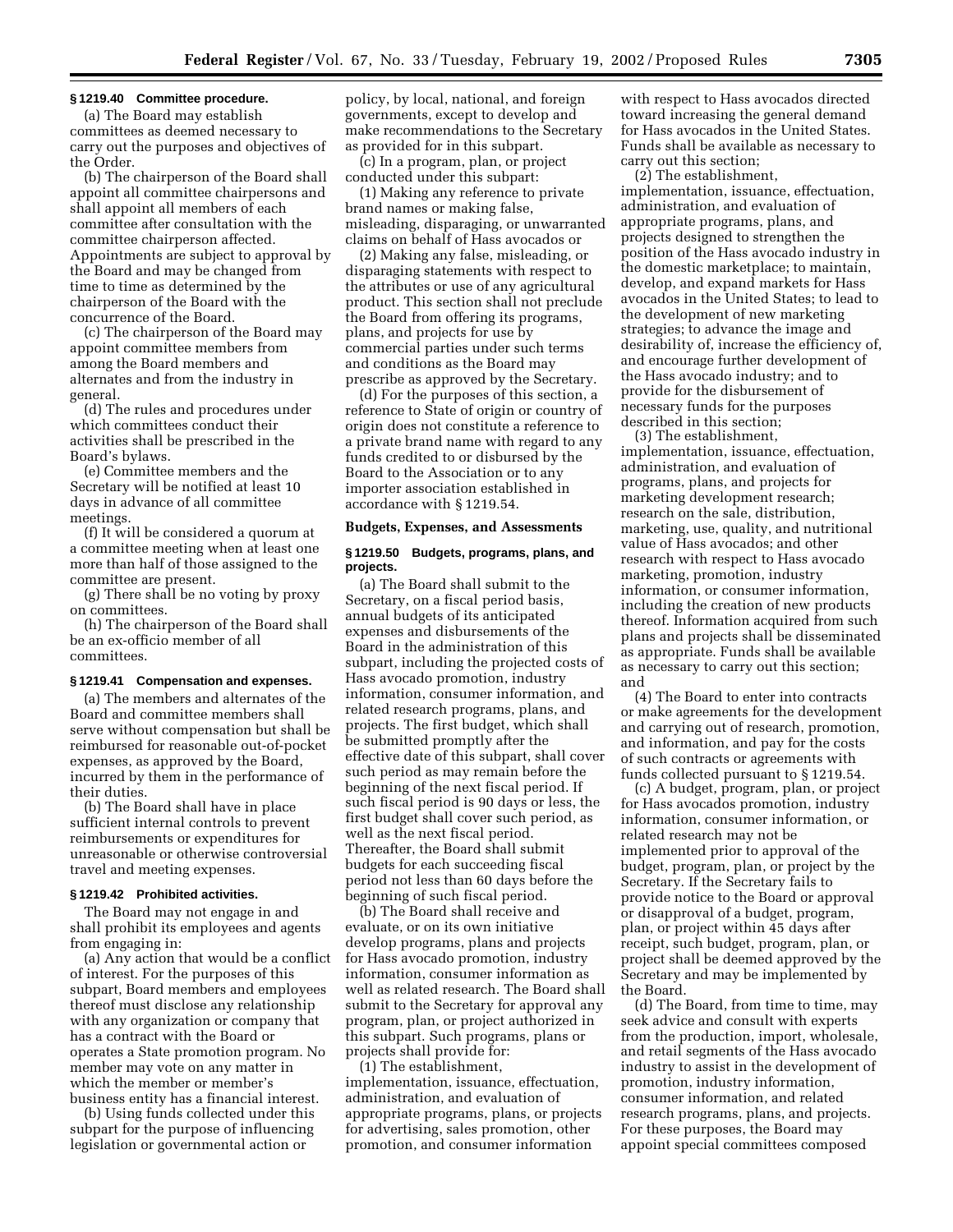of persons other than Board members. A committee so appointed shall consult directly with the Board.

(e) Programs must be conducted throughout the year to reflect the periods when imported and domestic Hass avocados are in the U.S. marketplace.

(f) The Board shall consult with both the Association and importer associations on programs, plans, and projects for generic promotions.

#### **§ 1219.51 Contracts and agreements.**

(a) The Board shall enter into a contract or an agreement with the Association for the implementation of programs, plans, or projects for promotion, industry information, consumer information, or related research with respect to Hass avocados and for the payment of the cost of the contract or agreement with funds received by the Board under this subpart. The Board may disburse such funds as necessary for these purposes after such programs, plans, or projects have been submitted to and approved by the Secretary.

(b) Any contract or agreement entered into shall provide that the contracting or agreeing party shall develop and submit to the Board a program, plan or project, together with a budget that includes the estimated costs to be incurred for the program, plan or project, and such program, plan or project shall become effective on the approval of the Secretary. For such contract or agreement, the contracting or agreeing party shall:

(1) Keep accurate records of all transactions of the party;

(2) Account for funds received and expended:

(3) Make periodic reports to the Board of activities conducted; and

(4) Make such other reports as the Board or the Secretary shall require.

(c) The Secretary may audit the records of the contracting or agreeing party periodically.

(d) Contractors and subcontractors are subject to the provisions of § 1219.42.

(e) The Board may enter into contracts or agreements for administrative services, including contracts for employment, as may be required to conduct its business. To the extent appropriate to the contract involved, contracts or agreements entered into by the Board under the authority of this section shall conform to the provisions described in § 1219.51(b).

## **§ 1219.52 Control of administrative costs.**

(a) As soon as practicable after this subpart becomes effective and after consultation with the Secretary and

other appropriate persons, the Board shall implement a system of cost controls based on normally accepted business practices to:

(1) Ensure that the costs incurred by the Board in administering this part in any fiscal period shall not exceed 10 percent of the projected level of assessments and other income received by the Board for generic promotion and research programs for that fiscal period; and

(2) Cover the minimum administrative activities and personnel needed to properly administer and enforce this subpart, and conduct, supervise, and evaluate programs, plans, and projects under this subpart.

(b) Reimbursements to the Secretary required under § 1219.53(b) are excluded from the limitation on spending.

(c) To the extent possible, the Board shall use the resources, staffs, and facilities of existing avocado organizations as provided in § 1219.54(a).

## **§ 1219.53 Budget and expenses.**

(a) The Board is authorized to incur such expenses, including provision for a reasonable reserve for operating contingencies, as the Secretary finds are reasonable and likely to be incurred by the Board for its maintenance and functioning and to enable it to exercise its powers and perform its duties in accordance with the provisions of this subpart. Such expenses shall be paid from funds received by the Board, including assessments, contributions from any person not subject to assessments under this subpart, and other funds available to the Board.

(b) The Board shall reimburse the Department:

(1) For expenses not to exceed \$25,000 incurred by the Secretary in connection with any referendum conducted under the Act;

(2) For administrative costs incurred by the Secretary for supervisory work of up to two employee years annually after the Order or amendment to the Order has been issued and made effective; and

(3) For costs incurred by the Secretary in implementation of the Order, for enforcement of the Act and the order, for subsequent referenda conducted under the Act, and in defending the Board in litigation arising out of action taken by the Board or otherwise in defense of the Order.

(c) The Board shall establish and maintain the minimum level of annual administrative expenses necessary to efficiently and effectively carry out the programs authorized by the Act. The Board shall include its annual

administrative expenses as a separate item in its annual report. The Board shall adhere to its fiduciary responsibilities and ensure that all monies are spent in accordance with the Act and the Order.

(d) With the approval of the Secretary, the Board may borrow money for the payment of administrative expenses, subject to the same fiscal, budget, and audit controls as other funds of the Board. Any funds borrowed by the Board shall be expended only for startup costs and capital outlays and are limited to the first period of operation of the Board.

(e) The Board may accept voluntary contributions, but these shall only be used to pay expenses incurred in the conduct of programs, plans, and projects. The contributions shall be free from any encumbrance by the donor, and the Board shall retain complete control of their use.

## **§ 1219.54 Assessments.**

(a) Except as provided in § 1219.55, the initial rate of assessment shall be 2.5 cents per pound on fresh Hass avocados produced and handled in the United States and on fresh Hass avocados imported into the United States. An equivalent rate shall be assessed on processed and frozen Hass avocados on which an assessment has not been paid. Such equivalent rate will be assessed on processed or frozen Hass avocados upon the recommendation of the Board with the approval of the Secretary. The rate of assessment may be increased or decreased as recommended by the Board and approved by the Secretary. Such an increase or decrease may occur not more than once annually. Any change in the assessment rate shall be announced by the Board at least 30 days prior to going into effect and shall not be subject to a vote in a referendum. The maximum assessment rate authorized is 5 cents per pound. No more than one assessment shall be made on any Hass avocados.

(b) *Domestic assessments.* The collection of assessments on domestic Hass avocados will be the responsibility of the first handler.

(1) In the case of a producer acting as the producer's own first handler, the producer will be required to collect and remit the assessments due to the Board.

(2) Each first handler shall collect from the producer and pay to the Board an assessment of 2.5 cents per pound in accordance with this subpart. Assessments shall be remitted by each first handler to the Board or its agent within 30 days after the end of the month in which the sale or non-sale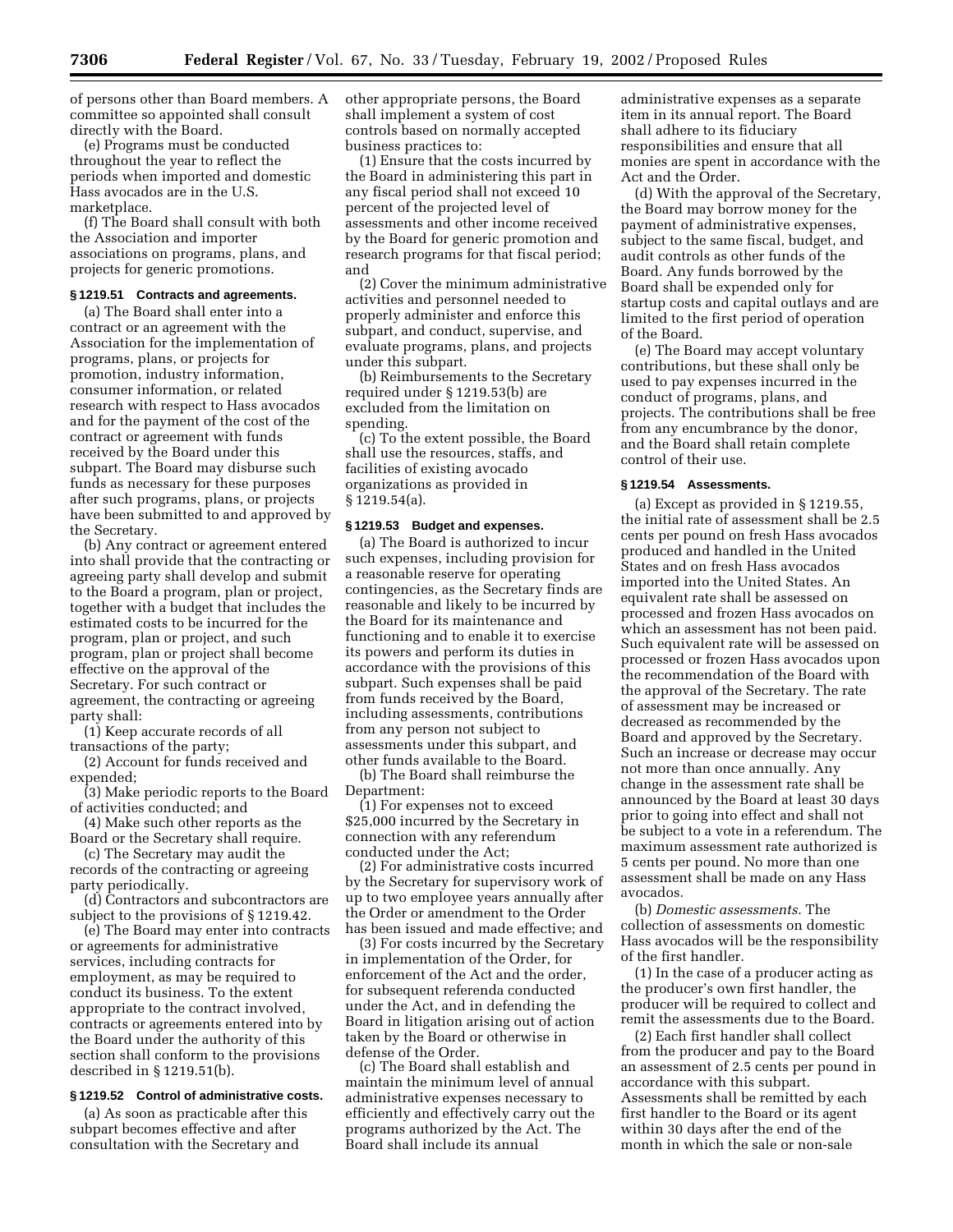transfer subject to assessment under this subpart took place.

(3) The first handler shall maintain a separate record of the domestic Hass avocados of each producer whose domestic Hass avocados are handled, including the domestic Hass avocados owned by the handler and domestic Hass avocados that are exported.

(4) Assessment of other types of fresh avocados may be added at the recommendation of the Board with the approval of the Secretary.

(c) *Import assessments.* Each importer of fresh Hass avocados shall pay an assessment to the Board through Customs on fresh Hass avocados imported for marketing in the United States.

(1) The assessment rate for imported fresh Hass avocados shall be the same or equivalent to the rate for fresh Hass avocados produced and handled in the United States.

(2) The import assessment shall be uniformly applied to imported fresh Hass avocados that are identified by the number 08–04.00.00.10 in the Harmonized Tariff Schedule of the United States or any other numbers to identify fresh Hass avocados. Assessments on other types of imported fresh avocados or on processed Hass avocados, such as prepared, preserved, or frozen Hass avocados or Hass avocado paste, puree, and oil will be added at the recommendation of the Board with the approval of the Secretary.

(3) The assessments due on imported Hass avocados shall be paid when they are released from custody by Customs and introduced into the stream of commerce in the United States.

(d) All assessment payments and reports will be submitted to the Board's office. All final payments for a crop year are to be received no later than November 30 of that year, unless the Board determines that assessments due from the first handler shall be paid to the Board at a different time and manner, with approval of the Secretary.

(e) A late payment charge prescribed by the Secretary shall be imposed on any first handler who fails to remit to the Board the total amount for which any such handler is liable on or before the due date. In addition to the late payment charge, an interest charge shall be imposed on the outstanding amount for which the handler is liable. The rate of interest shall be prescribed by the Secretary. The timeliness of a payment to the Board shall be based on the date the payment is actually received by the Board.

(f) Regulations issued by the Secretary may provide for different first handler

payment schedules of assessments on domestic Hass avocados, so as to recognize differences in marketing or purchasing practices and procedures.

(g) Persons failing to remit total assessments due in a timely manner may also be subject to actions under federal debt collection procedures.

(h) The Board may authorize other organizations to collect assessments on its behalf with approval of the Secretary.

(i) The collection of assessments shall commence on or after a date established by the Secretary and shall continue until terminated by the Secretary. If the Board is not constituted on the date the first assessments are to be remitted, the Secretary shall have the authority to receive assessments on behalf of the Board and may hold such assessments in an interest-bearing account until the Board is constituted and the funds are transferred to the Board.

(j) To facilitate the payment of assessments under this section, the Board shall publish lists of first handlers required to remit assessments under this subpart and exempt handlers.

(k) The Association shall receive an amount of assessment funds equal to 85 percent of the assessments paid on Hass avocados produced in such State. Such funds shall be remitted to such State organization no later than 30 days after such funds are received by the Board. In addition, such funds and any proceeds from the investment of such funds shall be used by the Association to finance promotion, research, consumer information, and industry information programs, plans, and projects in the United States. However, no such funds shall be used for any administrative expenses incurred by the Association.

(l) An association of Hass avocado importers established pursuant to § 1219.58 shall receive an amount of assessment funds equal to 85 percent of the assessments paid on Hass avocados imported by its members. Such funds shall be remitted to such importer association no later than 30 days after such funds are received by the Board. In addition, such funds and any proceeds from the investment of such funds shall be used by the importer association to finance promotion, research, consumer information, and industry information programs, plans, and projects in the United States. However, no such funds shall be used for any administrative expenses incurred by the importer association.

(m) In general, assessment funds received by the Board shall be used:

(1) For payment of costs incurred in implementing and administering this subpart;

(2) To provide for a reasonable reserve to be maintained from assessments to be available for contingencies; and

(3) To cover the administrative costs incurred by the Secretary in implementing and administering this Act, as set forth in § 1219.53(b).

(n) The Board may establish an operating monetary reserve which may carry over to subsequent fiscal periods: *Provided that,* the funds in the reserve do not exceed one fiscal period's budget. Subject to approval by the Secretary, reserve funds may be used to defray any expenses authorized under this part.

#### **§ 1219.55 Exemption from assessment.**

(a) Any sale of Hass avocados for export from the United States is exempt from assessment.

(b) The Board may require persons receiving an exemption from assessments to provide to the Board reports on the disposition of exempt Hass avocados.

## **§ 1219.56 Adjustments of accounts.**

Whenever the Board or the Secretary determines through an audit of a person's reports, records, books, or accounts or by some other means that additional money is due to the Board, the person shall be notified of the amount due. The person shall then remit any amount due the Board by the next date for remitting assessments. Overpayments shall be credited to the account of the person remitting the overpayment and shall be applied against any amounts due in succeeding months unless the person requests a refund of the overpayment.

#### **§ 1219.57 Patents, copyrights, trademarks, publications, and product formulations.**

(a) Any patents, copyrights, trademarks, inventions, information, publications, and product formulations developed through the use of funds received by the Board under this subpart shall be the property of the U.S. Government as represented by the Board, and shall, along with any rents, royalties, residual payments, or other income from the rental, sale, leasing, franchising, or other uses of such patents, copyrights, trademarks, inventions, information, publications, or product formulations, inure to the benefit of the Board; shall be considered income subject to the same fiscal, budget, and audit controls as other funds of the Board; and may be licensed subject to approval of the Secretary. Section 1219.72 describes the procedures for termination.

(b) Should patents, copyrights, trademarks, inventions, publications, or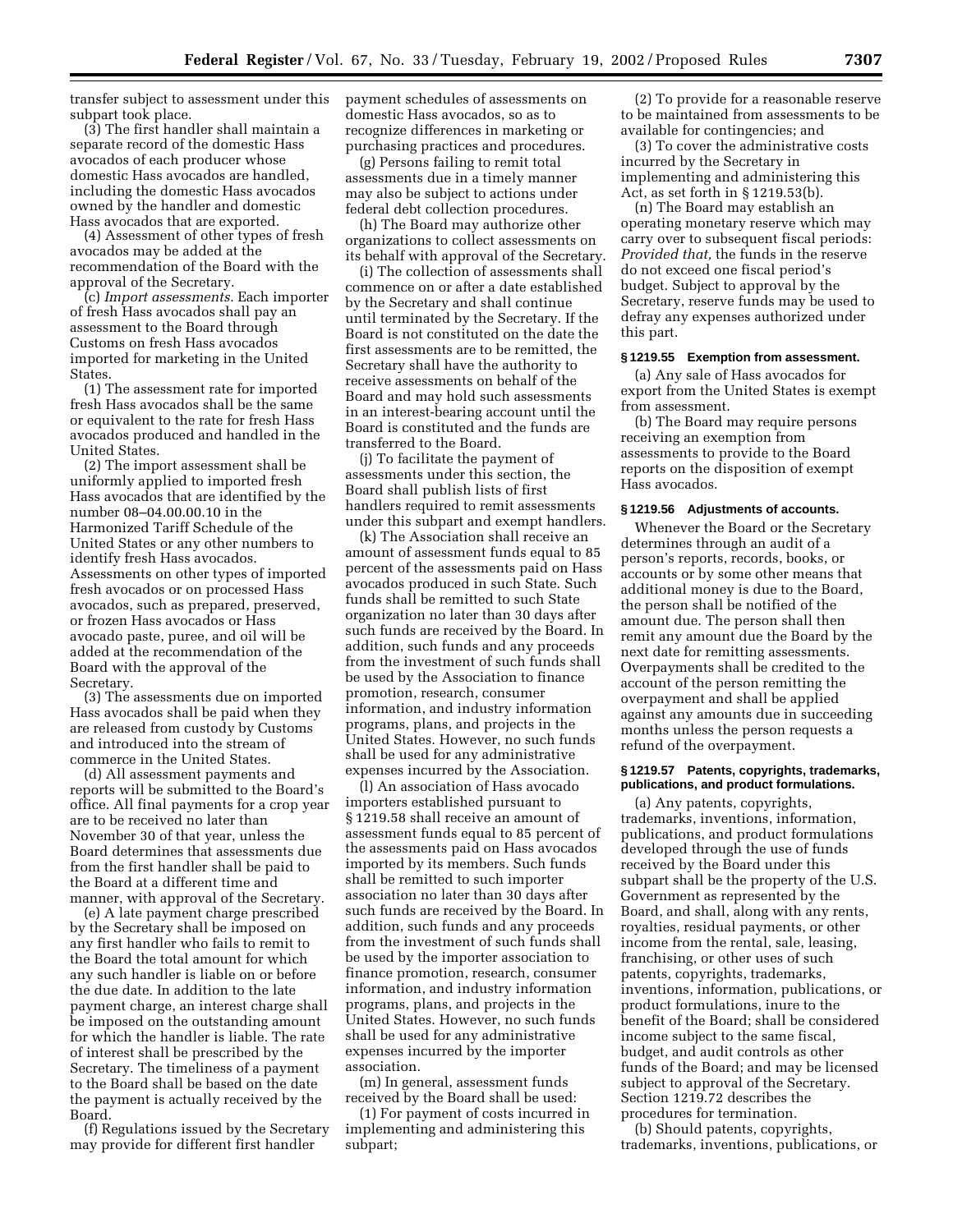product formulations be developed through the use of funds collected by the Board under this subpart and funds contributed by another organization or person, ownership and related rights to such patents, copyrights, trademarks, inventions, publications, or product formulations shall be determined by agreement between the Board and the party contributing funds towards the development of such patent, copyright, trademark, invention, publication, or product formulation in a manner consistent with paragraph (a) of this section.

# **§ 1219.58 Importer associations.**

(a) An association of avocado importers is eligible to receive assessment funds and any proceeds from the investment of such funds only if such importer association is:

(1) Established pursuant to State law that requires detailed State regulation comparable to that applicable to the State organization of domestic avocado producers, as determined by the Secretary; or

(2) Certified by the Secretary as meeting the requirements applicable to the Board as to its operations and obligations, including budgets, programs, plans, projects, audits, conflicts of interest, and reimbursements for administrative costs incurred by the Secretary.

(b) An importer association may represent any importers of Hass avocados including importers of Hass avocados from a particular foreign country. An importer association may be composed of importers as well as representatives of foreign avocado exporting industries. An importer association should establish it own bylaws and may use existing organizations for the establishment of the association and coordination of the association's promotion and research efforts.

(c) For the purposes of the Order, the information required for certification of the importer associations by the Secretary may include, but is not limited to, the following:

(1) Evidence of incorporation under any state law with all appropriate legal requirements;

(2) Evidence that the association is composed of importers that are located in any state and subject to assessments under the Order, no matter where the association has been incorporated or in which state the importers reside;

(3) Certification of the association's ability and willingness to further the aims and objectives of the Order;

(4) Evidence of stability and permanency; and

(5) A description of the functions of the association.

## **Books, Records and Reports**

#### **§ 1219.60 Reports.**

(a) Each first handler of domestic Hass avocados, producer, and importer subject to this subpart shall report to the administrative staff of the Board, at such times and in such manner as the Board may prescribe, such information as may be necessary for the Board to perform its duties.

(b) First handler reports shall include, but shall not be limited to, the following:

(1) Number of pounds of domestic Hass avocados received during the reporting period;

(2) Number of pounds on which assessments were collected;

(3) Assessments collected during the reporting period;

(4) Name and address of person(s) from whom the first handler collected the assessments on each pound handled;

(5) Date collection was made on each pound handled;

(6) Record of assessments paid, including a statement from the handler that assessments have been paid on all domestic Hass avocados handled during the reporting period; and

(7) Number of pounds exported. (c) Each importer subject to this subpart may be required to report the following:

(1) Number of pounds of Hass avocados imported during the reporting period;

(2) Number of pounds on which an assessment was paid;

(3) Name and address of the importer; (4) Date collection was made on each

pound imported and to whom payment was made; and (5) Record of each importation of Hass

avocados during such period, giving quantity, variety, date, and port of entry.

## **§ 1219.61 Books and records.**

Each producer, first handler, and importer subject to this subpart shall maintain and make available for inspection by the employees and agents of the Board and the Secretary, such books and records as are necessary to carry out the provisions of this subpart, and the regulations issued thereunder, including such records as are necessary to verify any reports required. Books and records shall be retained for at least two years beyond the fiscal period of their applicability.

## **§ 1219.62 Books and records of the Board.**

(a) The Board shall maintain such books and records as the Secretary may require. Such books and records shall be made available upon request by the Secretary for inspection and audit.

(b) The Board shall prepare and submit to the Secretary, from time to time, such reports as the Secretary may require.

(c) The Board shall account for the receipt and disbursement of all the funds entrusted to the Board.

(d) The Board shall cause the books and records of the Board to be audited by an independent auditor at the end of each fiscal period. A report of each audit shall be submitted to the Secretary.

## **§ 1219.63 Confidential treatment.**

(a) All information obtained from the books, records, or reports under this Act, this subpart, and the regulations issued thereunder shall be kept confidential and shall not be disclosed to the public by any person, including all current and former officers, employees, staff and agents of the Department, the Board, and contracting and subcontracting agencies or agreeing parties having access to such information. Only those persons having a specific need for such information to effectively administer the provisions of this subpart shall have access to such information. Only such information so obtained as the Secretary deems relevant shall be disclosed, and then only in a judicial proceeding or administrative hearing brought at the direction, or upon the request, of the Secretary, or to which the Secretary or any officer of the United States is a party, and involving this subpart. Nothing in this subpart shall be deemed to prohibit:

(1) The issuance of general statements based upon the reports of the number of persons subject to this subpart or statistical data collected from such reports, if such statements do not identify the information furnished by any person; or

(2) The publication, by direction of the Secretary, of the name of any person who has been adjudged to have violated this subpart, together with a statement of the particular provisions of this subpart violated by such person.

(b) Any disclosure of any confidential information by any employee or agent of the Board shall be considered willful misconduct.

(c) No information on how a person voted in a referendum conducted under the Act shall be made public.

## **§ 1219.64 List of importers.**

The administrative staff of the Board shall periodically review the list of importers of Hass avocados to determine